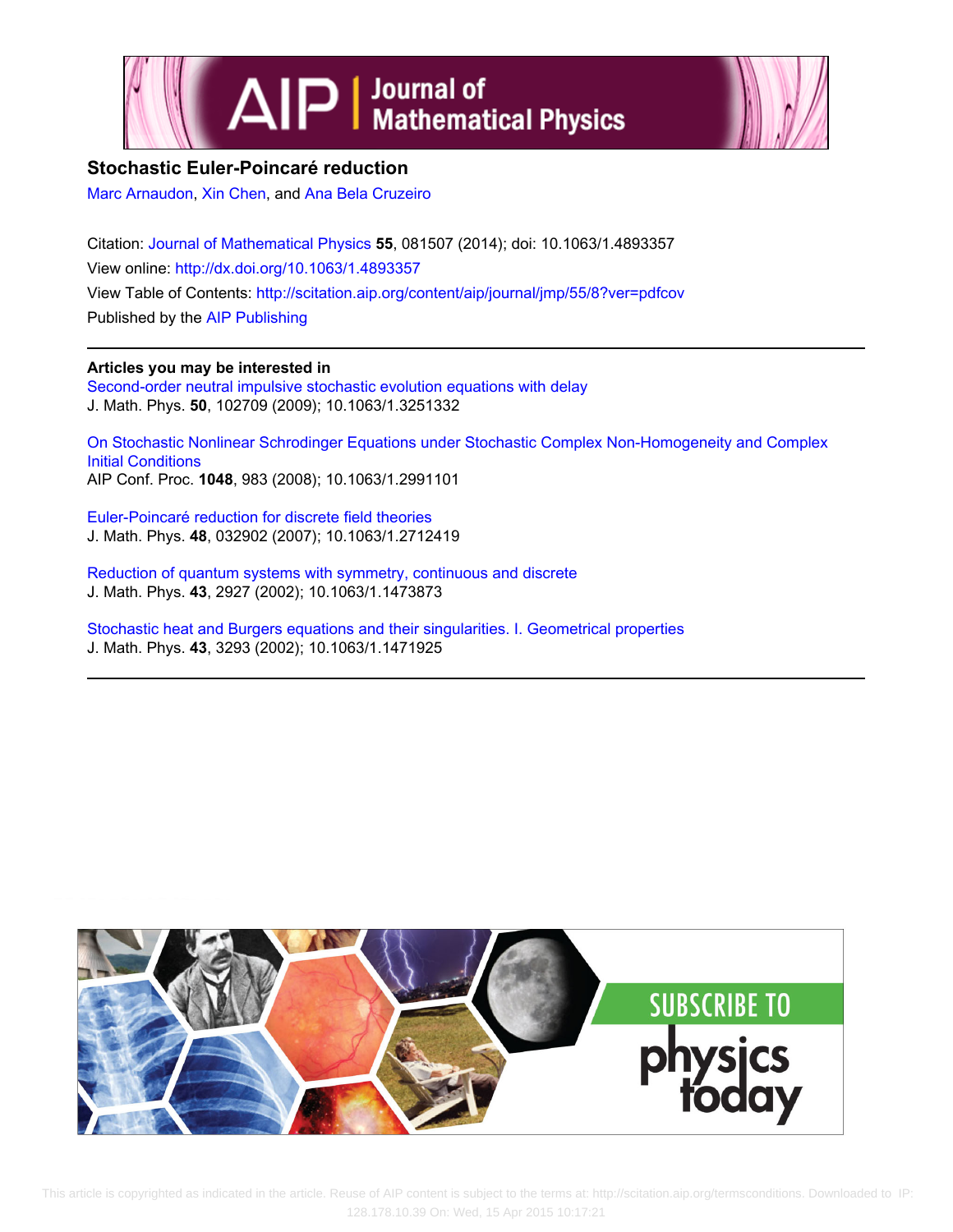

# **Stochastic Euler-Poincaré reduction**

Marc Arnaudon,  $1, a)$  Xin Chen,  $2, b)$  and Ana Bela Cruzeiro  $3, c)$ <sup>1</sup> Institut de Mathématiques de Bordeaux (UMR 5251) Université Bordeaux 1 351, *Cours de la Liberation F33405 TALENCE Cedex, France ´* <sup>2</sup>*Grupo de F´ısica-Matematica Univ. Lisboa, Av.Prof. Gama Pinto 2 1649-003 Lisboa, ´ Portugal* <sup>3</sup>*GFMUL and Dep. de Matematica Instituto Superior T ´ ecnico (UL), Av. Rovisco Pais ´ 1049-001 Lisboa, Portugal*

(Received 12 October 2013; accepted 6 August 2014; published online 22 August 2014)

We prove a Euler-Poincaré reduction theorem for stochastic processes taking values on a Lie group, which is a generalization of the reduction argument for the deterministic case [J. E. Marsden and T. S. Ratiu, *Introduction to Mechanics and Symmetry: A Basic Exposition of Classical Mechanical Systems*, Texts in Applied Mathematics (Springer, 2003)]. We also show examples of its application to *SO*(3) and to the group of diffeomorphisms, which includes the Navier-Stokes equation on a bounded domain and the Camassa-Holm equation. © 2014 AIP Publishing LLC. [\[http://dx.doi.org/10.1063/1.4893357\]](http://dx.doi.org/10.1063/1.4893357)

#### **I. INTRODUCTION**

Two approaches of stochastic perturbation of Geometric Mechanics seem to be known today. In one of them, inspired by Bismut<sup>4</sup> and developed by Ortega and Lázaro-Camí,<sup>[17](#page-17-0)</sup> the Lagrangian of the system is randomly perturbed. We shall advocate here the other approach, sometimes known as "stochastic deformation," where the Lagrangian is, essentially, the classical one but evaluated on underlying stochastic processes and their mean derivatives. This perspective was initially motivated by the quantization of classical systems<sup>6, [22,](#page-17-0) [24](#page-17-0)</sup> and a probabilistic version of Feynman's path integral approach. More recently,<sup>[1,](#page-16-0)[7](#page-16-0)</sup> also inspired by Yasue,<sup>[23](#page-17-0)</sup> the Navier-Stokes equation was derived as a solution of a stochastic variational principle of this type. We showed that the Navier-Stokes equation can be viewed as the drift part of a semi-martingale which is a critical point of the functional whose Lagrangian is given by the kinetic energy expressed via a generalized time derivative. In our stochastic variational program there is no external noise perturbing Navier-Stokes equations: only the flows describing the position of the fluid particles are random.

This formulation of the Navier-Stokes equations extends naturally to the viscous case of Arnold's characterization of the motion in incompressible fluid dynamics (Euler's equations) as geodesic flows on the group of volume-preserving diffeomorphisms.<sup>2</sup>

Actually, Arnold also suggested a general framework for geodesic flows of Euler type, to be formulated on groups. Euler hydrodynamical equations turn out to be a particular case of Euler-Poincaré equations obtained in Geometric Mechanics via the celebrated Euler-Poincaré reduction principle. Formulated on general Lie groups, reduction methods (cf. Ref. [18\)](#page-17-0) had an extraordinary development, from the mathematical point of view, notably in relation with geometry and dynamical systems, but also from the point of view of applications as well as in numerical analysis. Different Lie groups, both finite and infinite-dimensional, give rise to a number of equations, from the most paradigmatic ones describing the motion of a rigid body to the Euler's, Burgers, KdV or magnetohydrodynamic equations, for instance.

0022-2488/2014/55(8)/081507/17/\$30.00 **55**, 081507-1 -

<sup>C</sup> 2014 AIP Publishing LLC

a[\)marc.arnaudon@math.u-bordeaux1.fr](mailto: marc.arnaudon@math.u-bordeaux1.fr)

b)Current address: Xin Chen, Department of Mathematics, Shanghai JiaoTong University, Shanghai, 200030, China. [chenxin\\_217@hotmail.com](mailto: chenxin_217@hotmail.com)

c[\)abcruz@math.ist.utl.pt](mailto: abcruz@math.ist.utl.pt)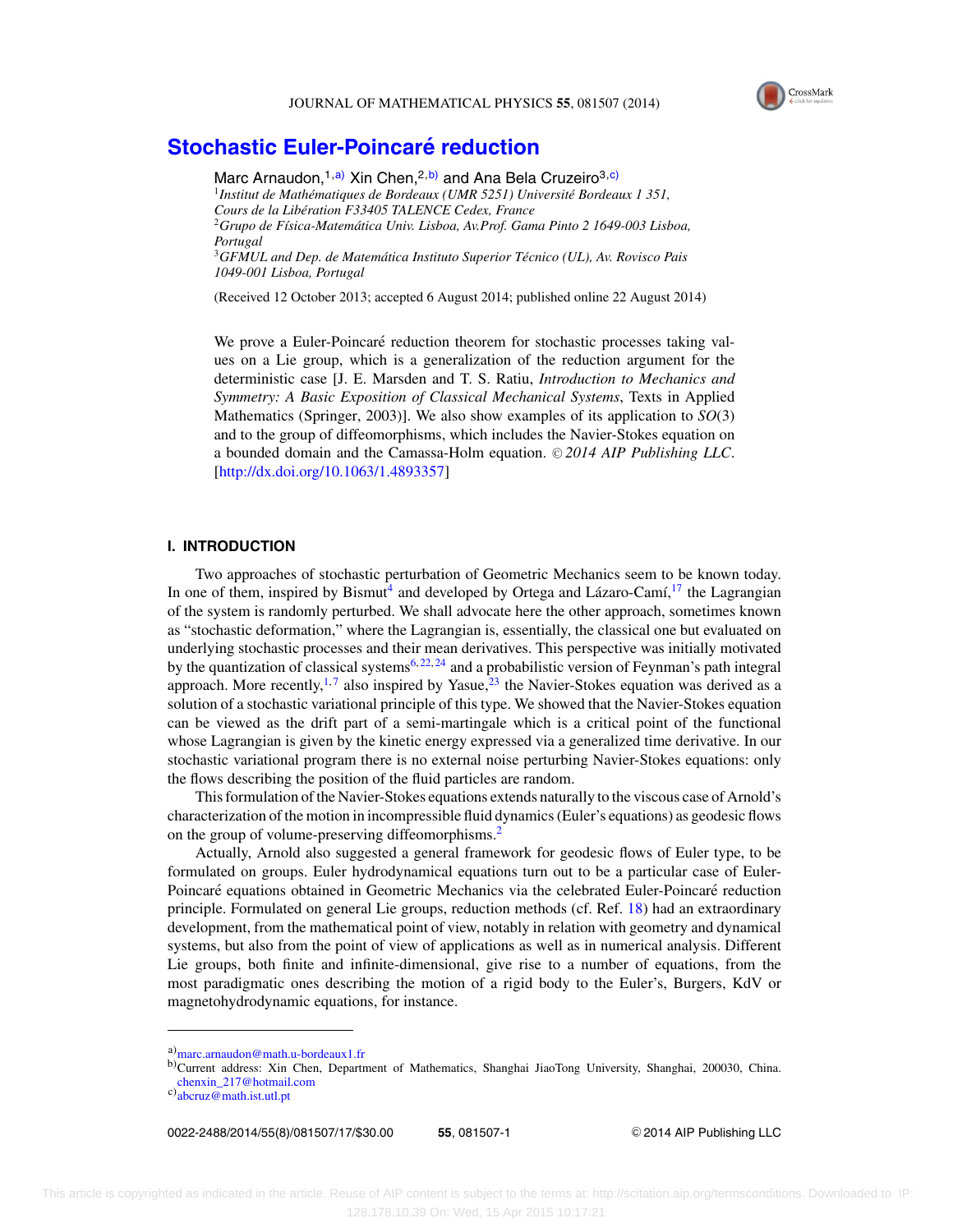<span id="page-2-0"></span>In this paper, we establish a stochastic Euler-Poincaré reduction theorem on a general Lie group. Such theorem is the analog of the classical one, defined now for paths which are realizations of stochastic processes. Their mean velocity or drift satisies a perturbation of the Euler-Poincare´ equations with an extra term, generally dissipative, associated to the randomness of the underlying trajectories. One example is precisely Navier-Stokes equations on torus or Euclidean space, see, e.g., Ref. [7.](#page-16-0) But our theorem, also formulated on abstract Lie groups, allows to obtain many more equations: for example, the Navier-Stokes equations on domains and the Camassa-Holm equations.

The rest of the paper is organized as follows: in Sec. II, we introduce the definition and properties of semi-martingales on a general Lie group; the stochastic reduction theorem on a Lie group will be derived in Sec. [III,](#page-4-0) and in Sec. [IV,](#page-9-0) we will consider some applications of this reduction theorem.

## **II. SEMI-MARTINGALES IN A GENERAL LIE GROUP**

The stochastic variational principle associated to the Navier-Stokes equations derived in Refs. [7](#page-16-0) and [1](#page-16-0) was formulated on a space of volume-preserving homeomorphisms, which is a (infinite dimensional) topological group endowed with a right-invariant metric, the same space used in the Arnold's formulation of Euler equations.

In the present work we consider a stochastic variational principle on a general Lie group *G*, endowed with a left-invariant (or right-invariant) metric.

For the stochastic analysis background of this work we refer to Ref. [10](#page-16-0) or [14.](#page-17-0)

From now on, for simplicity, the words martingale and semi-martingale denote a time continuous  $L^2$  integrable martingale and time continuous  $L^2$  integrable semi-martingale, respectively. The domain of our action functionals will be a set of semi-martingales. As they are not of bounded variation with respect to time, we cannot use a classical derivative in time, but will replace it by a generalized mean derivative  $\frac{D}{dt}$ .

In a Euclidean setting the definition of the generalized time derivative corresponds to a derivative regularized by a conditional expectation with respect to the past filtration at each time. More precisely, given a semi-martingale  $\xi(\cdot)$  with respect to an increasing filtration  $\mathscr{F}$  and taking values in the Euclidean space (or torus) the generalized derivative is defined by

$$
\frac{D\xi(t)}{dt} := \lim_{\varepsilon \downarrow 0} \mathbb{E} \left[ \frac{\xi(t+\varepsilon) - \xi(t)}{\varepsilon} | \mathcal{F}_t \right].
$$
 (2.1)

In particular, as the conditional expectation of the martingale part vanishes, the generalized derivative coincides with the derivative of the bounded variation part of the semi-martingale (its drift). We refer the reader to Refs. [6,](#page-16-0) [22,](#page-17-0) and [24](#page-17-0) for detailed introduction to the property of such generalized derivative on Euclidean space.

On a general manifold *M* a martingale can only be defined after fixing a linear connection ∇ (see Refs. [10](#page-16-0) and [14\)](#page-17-0). More precisely, a *M*-valued semi-martingale  $\xi(\cdot)$  is a  $\nabla$ -martingale, if for  $\operatorname{each} f \in C^{\infty}(M)$ ,

$$
M_t^f := f(\xi(t)) - f(\xi(0)) - \frac{1}{2} \int_0^t \text{Hess} f(\xi(s)) (d\xi(s), d\xi(s))
$$

is a  $\mathbb{R}^1$ -valued local martingale with respect to the filtration  $\mathscr{F}$ , where Hess  $f(x): T_xM \times T_xM \to \mathbb{R}$ is defined by

$$
\text{Hess} f(x) \Big( A_1, A_2 \Big) := \tilde{A}_1 \tilde{A}_2 f - \nabla_{\tilde{A}_1} \tilde{A}_2 f, \ \forall A_1, A_2 \in T_x M,
$$
\n(2.2)

the vector fields  $\tilde{A}_i$ ,  $j = 1, 2$  on *M* being smooth and such that  $\tilde{A}_i(x) = A_i$ .

When *M* is a finite dimensional manifold Hess  $f = \nabla df$  is the covariant derivative of the (differential) tensor field *df* by the connection ∇. For an infinite dimensional group the tensor field *df* or ∇*df* does not always exist due to divergence of infinite series, but the definition (2.2) is valid at least for smooth cylinder functions *f*. This is why we use here definition (2.2).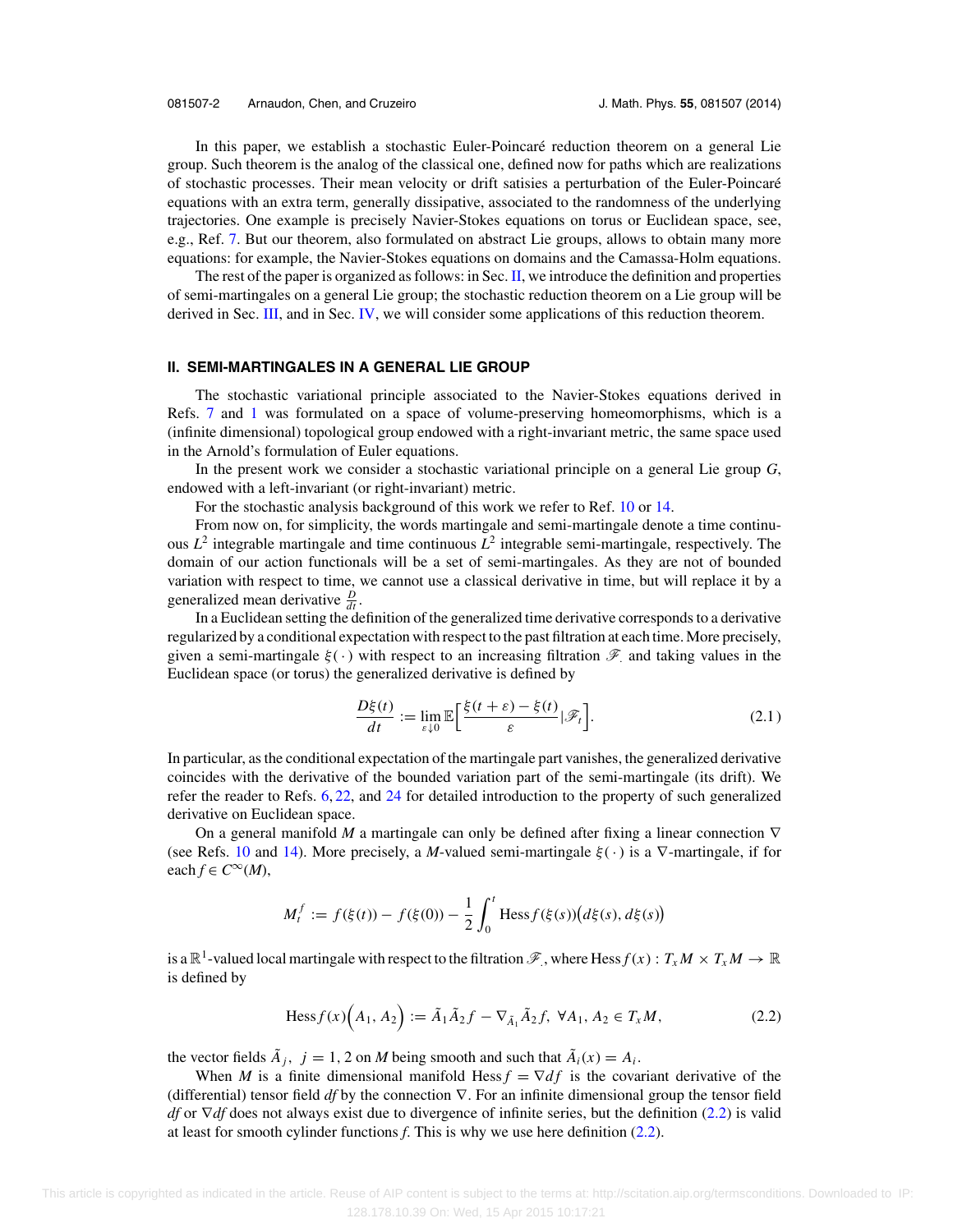#### <span id="page-3-0"></span>081507-3 Arnaudon, Chen, and Cruzeiro J. Math. Phys. **55**, 081507 (2014)

So for a *M*-valued semi-martingale  $\xi(\cdot)$  it is natural to extend definition [\(2.1\)](#page-2-0) to a  $\nabla$ -generalized derivative as follows. If for each  $f \in C^{\infty}(M)$ ,

$$
N_t^f := f(\xi(t)) - f(\xi(0)) - \frac{1}{2} \int_0^t \text{Hess} f(\xi(s)) \big( d\xi(s), d\xi(s) \big) - \int_0^t A(s) f(\xi(s)) ds
$$

is a  $\mathbb{R}^1$ -valued local martingale, where the random time dependent vector *A*(*t*) belongs to  $T_{\xi(t)}M$  a.s., we define

$$
\frac{D^{\nabla}\xi(t)}{dt} := A(t). \tag{2.3}
$$

In fact, if *M* is a finite dimensional manifold with a connection ∇, there is an equivalent definition to (2.3). For simplicity, we assume that  $\xi(\cdot)$  is a *M*-valued semi-martingale with a fixed initial point  $\xi(0) = x$  and that a stochastic parallel translation  $\ell : T_xM \to T_{\xi(\cdot)}M$  along  $\xi(\cdot)$  is associated to the connection  $\nabla$ . We have  $\nabla_{\alpha d\xi(t)}(t/t_1 v) = 0$  for any  $v \in T_x M$ , where  $\alpha d\xi(t)$  denotes Stratonovich differentiation. Then  $\eta(t) := \int_0^t / \int_s^{-1} \circ d\xi(s)$  is a  $T_xM$  valued semi-martingale. As in [\(2.1\)](#page-2-0), we take the derivative of the bounded variation part as follows:

$$
\frac{D\eta(t)}{dt} := \lim_{\varepsilon \downarrow 0} \mathbb{E}\bigg[\frac{\eta(t+\varepsilon) - \eta(t)}{\varepsilon}|\mathscr{F}_t\bigg],
$$

which is a  $T_xM$  valued process. Then we define

$$
\frac{D^{\nabla}\xi(t)}{dt} := //_t \frac{D\eta(t)}{dt}.
$$

This definition is the same as  $(2.3)$  (see, for instance, Ref. [10\)](#page-16-0).

From now on G will denote a Lie group endowed with a left invariant metric  $\langle , \rangle$  and a left invariant connection  $\nabla$ . Unless explicitly stated  $\nabla$  is a general connection, not necessarily the Levi-Civita connection with respect to  $\langle , \rangle$ . We let  $\mathscr{G} := T_eG$ ; here *e* is the unit element of *G*; in particular, *TeG* can be identified with the Lie algebra of *G*.

Taking a sequence of vectors  $H_i \in \mathcal{G}, i = 1, 2, ..., k$ , and a non-random map  $u(\cdot) \in C^1([0, T]; \mathcal{G})$ for some constant  $T > 0$ , consider the following Stratonovich SDE in the group  $G$ ,

$$
dg(t) = T_e L_{g(t)} \Big( \sum_i H_i \circ dW_t^i - \frac{1}{2} \sum_{i=1}^k \nabla_{H_i} H_i dt + u(t) dt \Big), \dots, g(0) = e, \tag{2.4}
$$

where  $T_a L_{g(t)}$ :  $T_a G \rightarrow T_{g(t)a} G$  is the differential of the left translation  $L_{g(t)}(x) := g(t)x$ ,  $\forall x \in G$  at the point  $a \in G$ , and where  $W_t$  is a  $\mathbb{R}^k$  valued Brownian motion.

By Itô's formula and definition  $(2.3)$  we can see that

$$
\frac{D^{\nabla}g(t)}{dt}=T_eL_{g(t)}u(t).
$$

In fact, the term  $\frac{1}{2}\sum_i \nabla_{H_i} H_i$  corresponds to the contraction term which is the difference between the Itô and the Stratonovich stochastic integral.

In particular, if  $\{H_i\}$  is an orthonormal basis of  $\mathscr{G}, \nabla$  is the Levi-Civita connection,  $u(t) = 0$ for each *t*, and  $\nabla_{H_i} H_i = 0$  for each *i*, then  $g(\cdot)$  is the Brownian motion on *G* whose generator is the Laplace-Beltrami operator.

Note that if  $H_i = 0$  for each *i*, then  $\frac{D^{\nabla} g(t)}{dt}$  is the ordinary derivative with *t*, which does depend on the connection ∇.

*Remark:* By the standard theory, SDE (2.4) is, *a priori*, only defined on a finite dimensional Lie group. But in some special cases of infinite dimensional groups such as, for example, the group of diffeomorphism on torus, SDE (2.4) still defines a semi-martingale even when we take an infinite number of  $H_i$ , see the discussion in Refs. [1,](#page-16-0) [8,](#page-16-0) and [7.](#page-16-0) As explained below, in those references the corresponding generalized derivative for the semi-martingale is taken as  $(2.1)$  in the pointwise sense, and a connection on the group of diffeomorphisms is not used.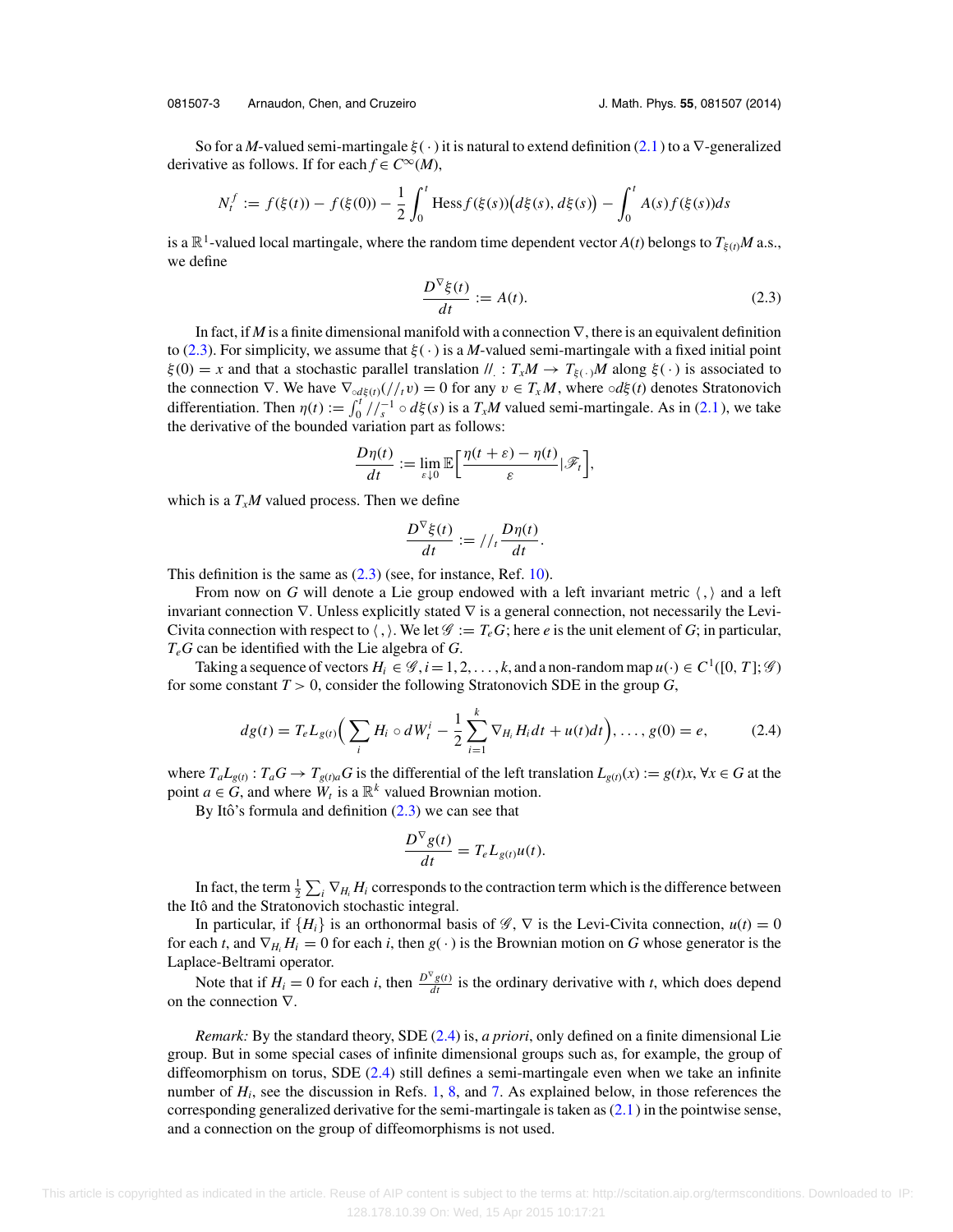# <span id="page-4-0"></span>**III. THE STOCHASTIC EULER-POINCARE REDUCTION THEOREM ON A LIE GROUP ´**

#### **A. The kinetic energy case (stochastic geodesics)**

Let  $\mathcal{S}(G)$  denote the collection of all the G-valued semi-martingales. From now on we fix a constant  $T > 0$  and define a stochastic action functional  $J^{\nabla, \langle , \rangle}$  on  $\mathscr{S}(G)$  as follows:

$$
J^{\nabla,\langle\,\,\cdot\,\rangle}(\xi(\cdot)) := \frac{1}{2} \mathbb{E}\bigg[\int_0^T \Big\langle T_{\xi(t)} L_{\xi(t)^{-1}} \frac{D^{\nabla}\xi(t)}{dt}, T_{\xi(t)} L_{\xi(t)^{-1}} \frac{D^{\nabla}\xi(t)}{dt}\Big\rangle dt\bigg], \ \ \forall \xi(\cdot) \in \mathscr{S}(G). \tag{3.1}
$$

Notice that the action functional  $J^{\nabla}$ ,  $\langle \cdot \rangle$  depends on the choice of the inner product  $\langle \cdot, \rangle$  and the choice of the connection  $\nabla$ , and that  $T_{\xi(t)} L_{\xi(t)^{-1}} \frac{D^{\nabla} \xi(t)}{dt} \in \mathscr{G}$  for each *t*.

The Lagrangian of this action functional corresponds to the (generalized) kinetic energy. In Subsection [III B](#page-6-0) we consider more general Lagrangians.

For each non-random curve  $v(\cdot) \in C^1([0, T]; \mathscr{G})$  satisfying  $v(0) = v(T) = 0$ , let  $e_{\varepsilon, v}(\cdot) \in C$  $C^1([0, T]; G)$  be the flow generated by  $\varepsilon v(\cdot)$  in *G*, namely, the solution of the following deterministic time dependent differential equation on *G*:

$$
\begin{cases}\n\frac{d}{dt}e_{\varepsilon,v}(t) = \varepsilon T_e L_{e_{\varepsilon,v}(t)}\dot{v}(t), \\
e_{\varepsilon,v}(0) = e,\n\end{cases}
$$
\n(3.2)

We say that a *G*-valued semi-martingale  $g(\cdot)$  is a *critical point* of the action functional  $J^{\nabla}$ ,  $\langle \cdot \rangle$  if for any  $v(\cdot) \in C^1([0, T]; \mathscr{G})$  satisfying  $v(0) = v(T) = 0$ ,

$$
\left. \frac{dJ^{\nabla,\langle \cdot, \cdot \rangle}(g_{\varepsilon,v}(.))}{d\varepsilon} \right|_{\varepsilon=0} = 0, \tag{3.3}
$$

where  $g_{\varepsilon, v}(t) := g(t)e_{\varepsilon, v}(t), t \in [0, 1].$ 

For the variation of  $e_{\varepsilon, v}$  the following lemma holds:

*Lemma 3.1. We have*

$$
\frac{d}{d\varepsilon}e_{\varepsilon,v}(t)\Big|_{\varepsilon=0}=v(t),
$$
  

$$
\frac{d}{d\varepsilon}e_{\varepsilon,v}^{-1}(t)\Big|_{\varepsilon=0}=-v(t).
$$

*Proof.* In the proof we omit the index v in  $e_{\varepsilon, v}$  for simplicity. If  $\frac{\hat{D}}{dt}$  denotes the covariant derivative on *G* via the Levi-Civita connection, then

$$
\frac{\hat{D}}{dt}\frac{d}{d\varepsilon}e_{\varepsilon}(t)=\frac{\hat{D}}{d\varepsilon}\frac{d}{dt}e_{\varepsilon}(t)=\frac{\hat{D}}{d\varepsilon}\big(\varepsilon T_eL_{e_{\varepsilon}(t)}\dot{v}(t)\big)=T_eL_{e_{\varepsilon}(t)}\dot{v}(t)+\varepsilon\frac{\hat{D}}{d\varepsilon}\big(T_eL_{e_{\varepsilon}(t)}\dot{v}(t)\big).
$$

Let  $X(t) := \frac{d}{dt} e_{\varepsilon}(t) \Big|_{\varepsilon=0}$ ; taking  $\varepsilon = 0$  above, and noting that  $e_0(t) = e$  for each *t*, we derive

$$
\frac{d}{dt}X(t) = \dot{v}(t).
$$

Then, as  $v(0) = 0$ , we deduce that  $X(t) = v(t)$ .

Since  $e_{\varepsilon}(t)e_{\varepsilon}^{-1}(t) = e$  for each  $\varepsilon$ , differentiating with respect to  $\varepsilon$  we obtain  $\frac{d}{d\varepsilon}e_{\varepsilon}^{-1}(t) = -T_{\varepsilon}R_{e_{\varepsilon}^{-1}(t)}$  $T_{e_{\varepsilon}(t)} L_{e_{\varepsilon}^{-1}(t)} \frac{de_{\varepsilon}(t)}{d\varepsilon}$ , where *TR* is the differential of right translation. Hence we have

$$
\frac{d}{d\varepsilon}e_{\varepsilon}^{-1}(t)\big|_{\varepsilon=0}=-v(t).
$$

 $\overline{\phantom{0}}$ 

From now on, for each  $u, v \in \mathscr{G}$ , we define  $\nabla_u v \in \mathscr{G}$  by  $\nabla_u v := \nabla_{U(x)} V(x) \Big|_{x=e}$ , where  $U(x)$ ,  $V(x)$  are the left invariant vector fields (or right invariant if the metric and connection are right invariant) such that  $U(e) = u$ ,  $V(e) = v$ .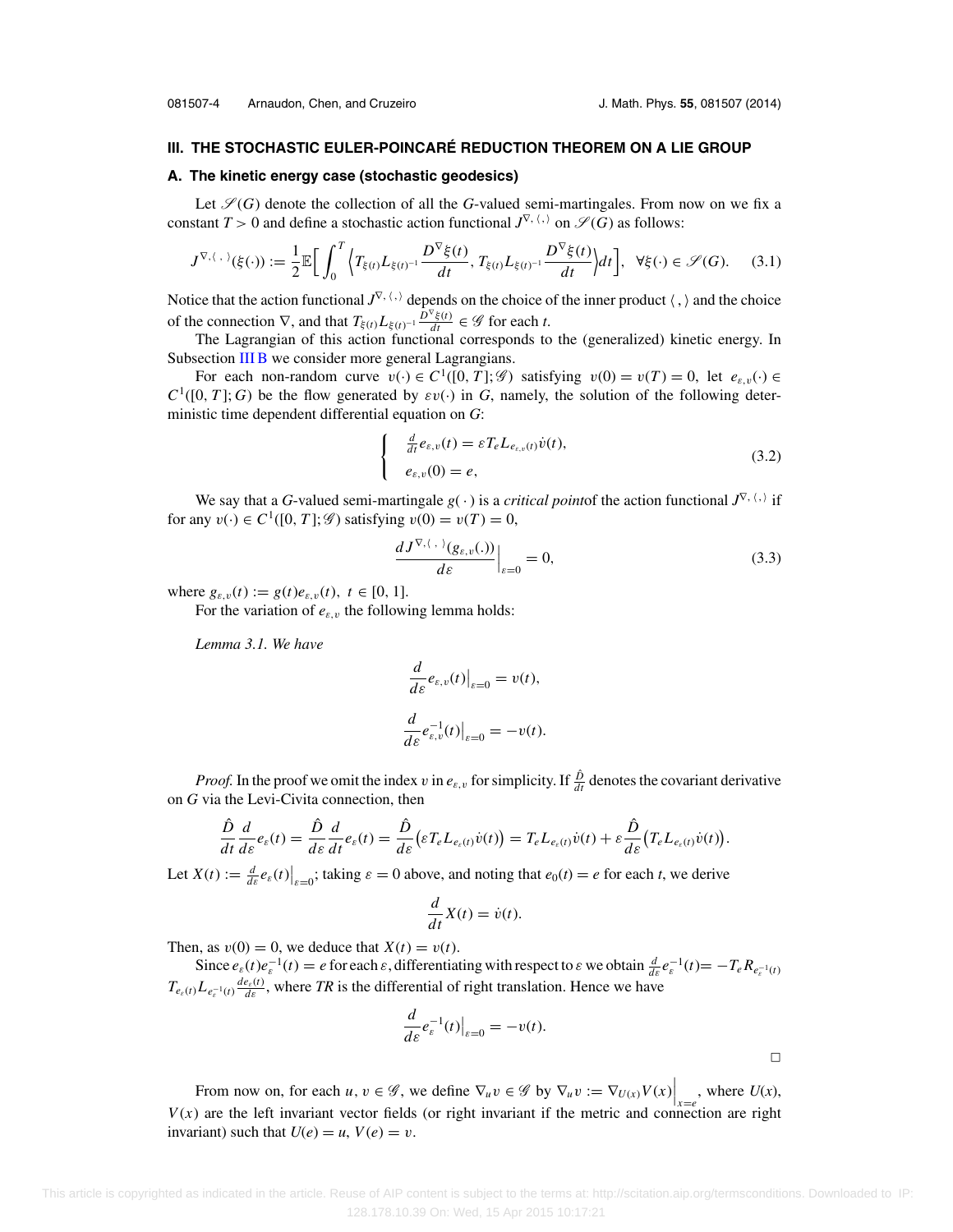<span id="page-5-0"></span>We now present the stochastic Euler-Poincaré reduction theorem in the kinetic energy case, a sufficient and necessary condition for the critical points of  $J^{\nabla}$ ,  $\langle \cdot \rangle$ .

**Theorem 3.2.** *Suppose that G is a Lie group with a left invariant metric* , *and a left invariant connection* ∇. *The G-valued semi-martingale g*( · ) *defined by [\(2.4\)](#page-3-0) is a critical point of J*<sup>∇</sup>, , *if and only if the non-random curve*  $u(\cdot) \in C^1([0, T]; \mathscr{G})$  *satisfies the following equation:* 

$$
\frac{d}{dt}u(t) = ad^*_{\tilde{u}(t)}u(t) + K(u(t)),
$$
\n(3.4)

*where*

$$
\tilde{u}(t) := u(t) - \frac{1}{2} \sum_{i} \nabla_{H_i} H_i,
$$
\n(3.5)

*for each*  $u \in \mathscr{G}$ ,  $ad^*_u : \mathscr{G} \to \mathscr{G}$  *is the adjoint of*  $ad_u : \mathscr{G} \to \mathscr{G}$  *with respect to the metric*  $\langle , \rangle$ ,

$$
\langle ad_u^* v, w \rangle = \langle v, ad_u w \rangle \quad \forall u, v, w \in \mathscr{G}, \tag{3.6}
$$

*and the operator*  $K : \mathcal{G} \to \mathcal{G}$  *is defined as follows:* 

$$
\langle K(u), v \rangle = -\Big\langle u, \frac{1}{2} \sum_{i} \big( \nabla_{ad_{v}H_{i}} H_{i} + \nabla_{H_{i}} (ad_{v} H_{i}) \big) \Big\rangle, \ \ \forall u, v \in \mathscr{G}.
$$

*Proof.* In the proof, we omit the index v in  $e_{\varepsilon,\nu}(\cdot)$  and in  $g_{\varepsilon,\nu}(\cdot)$  for simplicity. As  $g_{\varepsilon}(t) = g(t)e_{\varepsilon}(t)$ , by Itô formula we have

$$
d g_{\varepsilon}(t) = \sum_{i} T_{e} L_{g_{\varepsilon}(t)} H_{i}^{\varepsilon}(t) \circ d W_{t}^{i} + T_{e} L_{g_{\varepsilon}(t)} \Big( Ad_{e_{\varepsilon}^{-1}(t)} \Big( - \frac{1}{2} \nabla_{H_{i}} H_{i} + u(t) \Big) \Big) dt
$$
  
+ 
$$
T_{e} L_{g_{\varepsilon}(t)} \Big( T_{e_{\varepsilon}(t)} L_{e_{\varepsilon}^{-1}(t)} \dot{e}_{\varepsilon}(t) \Big) dt,
$$
 (3.8)

where  $H_i^{\varepsilon}(t) := Ad_{e_{\varepsilon}^{-1}(t)}H_i$ . From the definition of  $e_{\varepsilon}(t)$ , we know that  $T_{e_{\varepsilon}(t)}L_{e_{\varepsilon}^{-1}(t)}\dot{e}_{\varepsilon}(t) = \varepsilon \dot{v}(t)$ . Then for each  $f \in C^{\infty}(G)$ ,

$$
N_t^f := f(g_{\varepsilon}(t)) - f(g_{\varepsilon}(0)) - \frac{1}{2} \int_0^t \text{Hess} f(g_{\varepsilon}(s)) (dg_{\varepsilon}(s), dg_{\varepsilon}(s))
$$
  

$$
- \frac{1}{2} \sum_i \int_0^t T_{\varepsilon} L_{g_{\varepsilon}(s)} (\nabla_{H_i^{\varepsilon}(s)} H_i^{\varepsilon}(s)) f(g_{\varepsilon}(s)) ds
$$
  

$$
- \int_0^t T_{\varepsilon} L_{g_{\varepsilon}(s)} (Ad_{e_{\varepsilon}^{-1}(s)} \big( - \frac{1}{2} (\sum_i \nabla_{H_i} H_i) + u(s)) + \varepsilon \dot{v}(s) \big) f(g_{\varepsilon}(s)) ds
$$

is a local martingale.

By the definition of generalized derivative above,

$$
T_{g_{\varepsilon}(t)} L_{g_{\varepsilon}^{-1}(t)} \frac{D^{\nabla} g_{\varepsilon}(t)}{dt}
$$
  
= 
$$
\sum_{i} \frac{1}{2} \nabla_{H_i^{\varepsilon}(t)} H_i^{\varepsilon}(t) + Ad_{e_{\varepsilon}^{-1}(t)} \big( - \frac{1}{2} (\sum_{i} \nabla_{H_i} H_i) + u(t) \big) + \varepsilon \dot{v}(t).
$$

Using Lemma 3.1

$$
\frac{d}{d\varepsilon} \Big( Ad_{e_{\varepsilon}^{-1}(t)} \Big( - \frac{1}{2} (\sum_{i} \nabla_{H_i} H_i) + u(t) \Big) \Big) \Big|_{\varepsilon=0}
$$
\n
$$
= -ad_{v(t)} \Big( - \frac{1}{2} (\sum_{i} \nabla_{H_i} H_i) + u(t) \Big) = ad_{\Big( - \frac{1}{2} (\sum_{i} \nabla_{H_i} H_i) + u(t) \Big)} v(t).
$$

 This article is copyrighted as indicated in the article. Reuse of AIP content is subject to the terms at: http://scitation.aip.org/termsconditions. Downloaded to IP: 128.178.10.39 On: Wed, 15 Apr 2015 10:17:21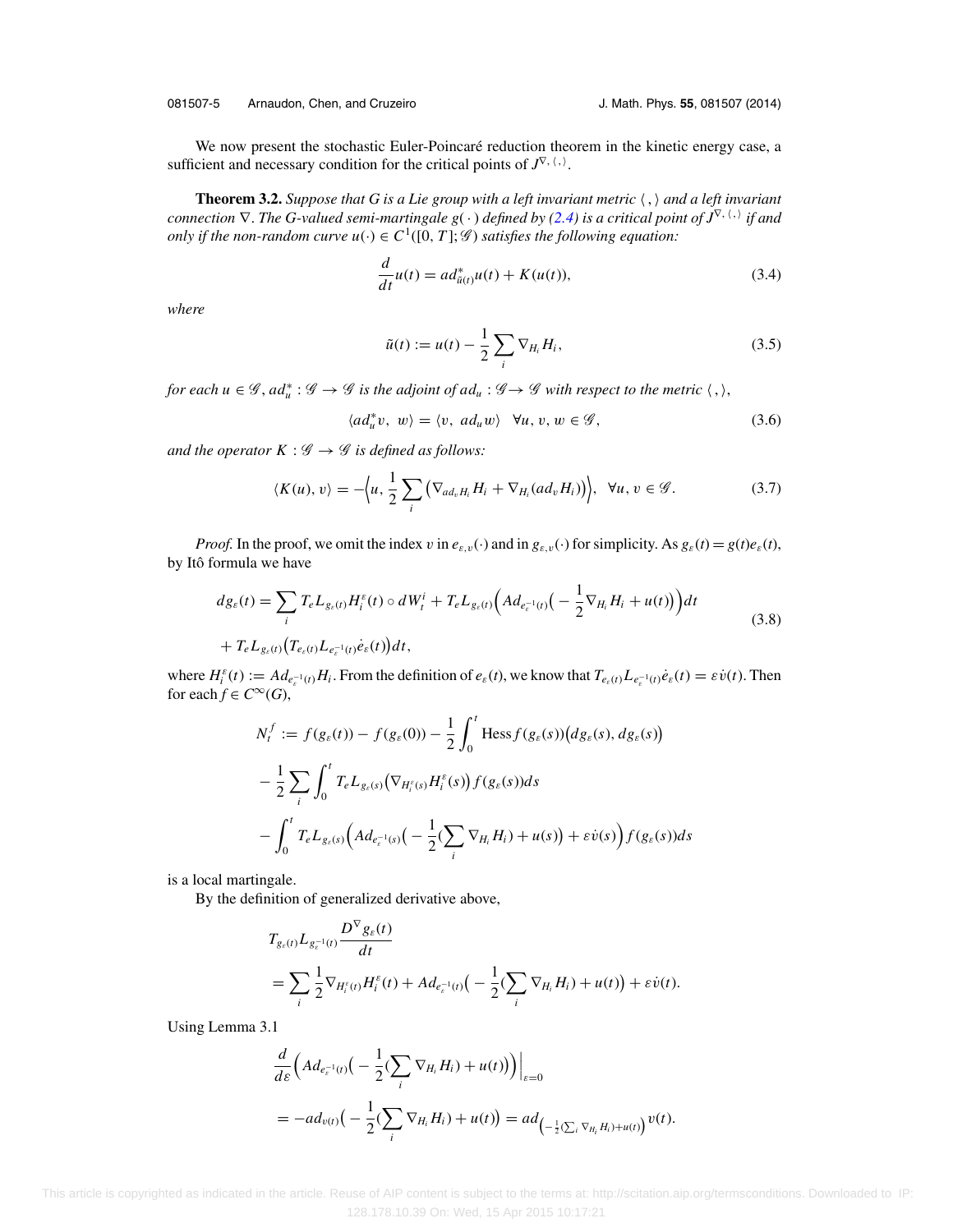<span id="page-6-0"></span>Notice that  $H_i^0(t) = H_i$  for every *t* and that, by Lemma 3.1,  $\frac{dH_i^s(t)}{ds}\Big|_{s=0} = -ad_{v(t)}H_i$ . We obtain

$$
\frac{d}{d\varepsilon}\nabla_{H_i^{\varepsilon}(t)}H_i^{\varepsilon}(t)\big|_{\varepsilon=0}=-\nabla_{ad_{v(t)}H_i}H_i-\nabla_{H_i}(ad_{v(t)}H_i).
$$

Recall that  $T_{g(t)}L_{g(t)^{-1}}\frac{D^{\nabla}g(t)}{dt} = u(t)$ . We derive

$$
\frac{dJ^{\nabla,\langle .\rangle}(g_{\varepsilon}(.))}{d\varepsilon}\Big|_{\varepsilon=0} = \mathbb{E}\int_0^T \Big\langle \frac{d}{d\varepsilon} \big(T_{g_{\varepsilon}(t)}L_{g_{\varepsilon}^{-1}(t)}\frac{D^{\nabla}g_{\varepsilon}(t)}{dt}\big)\Big|_{\varepsilon=0}, u(t)\Big\rangle dt
$$
\n
$$
= \int_0^T \Big\langle u(t), \dot{v}(t) + ad_{\left(-\frac{1}{2}(\sum_i \nabla_{H_i} H_i) + u(t)\right)} v(t) - \frac{1}{2} \sum_i \big(\nabla_{ad_{v(t)}H_i} H_i + \nabla_{H_i}(ad_{v(t)}H_i)\big) \Big\rangle dt \qquad (3.9)
$$
\n
$$
= \int_0^T \Big\langle -\dot{u}(t) + ad_{\tilde{u}(t)}^*u(t) + K(u(t)), v(t)\Big\rangle dt,
$$

where in the second step we could drop the expectation  $\mathbb E$  since  $u(t)$ ,  $v(t)$  are non-random and in the last step we used integration by parts with respect to time and the condition  $v(0) = v(T) = 0$ . Definitions  $(3.5)$ – $(3.7)$  were also used.

By definition,  $g(\cdot)$  is a critical point of  $J^{\nabla, \langle \cdot \rangle}$  if and only if  $\frac{dJ^{\nabla, \langle \cdot \rangle}(g_{\varepsilon, v}(\cdot))}{d\varepsilon}|_{\varepsilon=0} = 0$  for each  $v \in C^1([0, T]; \mathscr{G})$ . The result follows from (3.9), which implies Eq. [\(3.4\)](#page-5-0) since v is arbitrary.  $\Box$ 

*Remark 1.* If  $H_i = 0$ , then  $K(u) = 0$  and Eq. [\(3.4\)](#page-5-0) reduces to the standard Euler-Poincaré equation, see, for example, Refs. [3](#page-16-0) and [18.](#page-17-0)

*Remark 2.* As we can deduce from the computation, since  $u(t)$  is assumed to be non-random, for each  $\varepsilon$ , the expression  $T_{g_{\varepsilon}(t)} L_{g_{\varepsilon}^{-1}(t)} \frac{D^{\nabla} g_{\varepsilon}(t)}{dt}$  is non-random and does not depend on the initial point  $g(0)$ , this is why we can take the test vector curves  $v(t)$  to be non-random here. For the case  $u \in C^1([0, T]; \mathscr{G})$  to be adapted and random, we must take test vectors  $v \in C^1([0, T]; \mathscr{G})$  to be adapted and random. The above proof still holds and we can obtain Eq. [\(3.4\)](#page-5-0) which holds almost surely in the underlying probability space.

*Remark 3.* The critical equation [\(3.4\)](#page-5-0) depends on the metric, connection and the choice of  ${H_i}$ . The term  $K(u)$  defined by [\(3.7\)](#page-5-0) depends on the metric, the connection, and the choice of  ${H_i}$ whereas *ad*\* depends on the metric only.

*Remark 4.* If *G* is the group of diffeomorphisms on the torus the SDE [\(2.4\)](#page-3-0) becomes Eq. [\(4.4\)](#page-11-0) of Sec. [IV.](#page-9-0) We can check that the Itô formula  $(3.8)$  $(3.8)$  holds by direct computation. Then the proof of Theorem 3.2 is still valid, and the conclusion is true in this case. See Sec. [IV B](#page-10-0) for more details.

#### **B.** The general form of the stochastic Euler-Poncaré reduction

As mentioned above, we can also consider the critical point of an action functional *J* induced by some more general Lagrangian function. In fact, suppose  $l : \mathscr{G} \to \mathbb{R}$  is a function whose (functional) derivative  $\frac{\delta l}{\delta w}$  :  $\mathscr{G} \times \mathscr{G}^* \to \mathbb{R}$  exists in the following sense

$$
\frac{d}{d\varepsilon}l\big(u+\varepsilon v\big)\Big|_{\varepsilon=0}=\mathscr{G}^*\left(\frac{\delta l}{\delta w}(u),v\right)_{\mathscr{G}},\ \forall\,u,\,v\in\mathscr{G},
$$

where  $\mathscr{G}^*$  is the dual space of  $\mathscr{G}$  and  $\mathscr{G}^*$   $(\cdot, \cdot)_{\mathscr{G}}$  denotes the pairing of  $\mathscr{G}^*$  and  $\mathscr{G}$ . We define the action functional  $J^{\nabla, l}$  on  $\mathscr{S}(G)$  as follows:

$$
J^{\nabla,l}(\xi(\cdot)) := \mathbb{E}\bigg[\int_0^T l\bigg(T_{\xi(t)}L_{\xi(t)^{-1}}\frac{D^{\nabla}\xi(t)}{dt}\bigg)dt\bigg], \ \ \forall \ \xi(\cdot) \in \mathscr{S}(G).
$$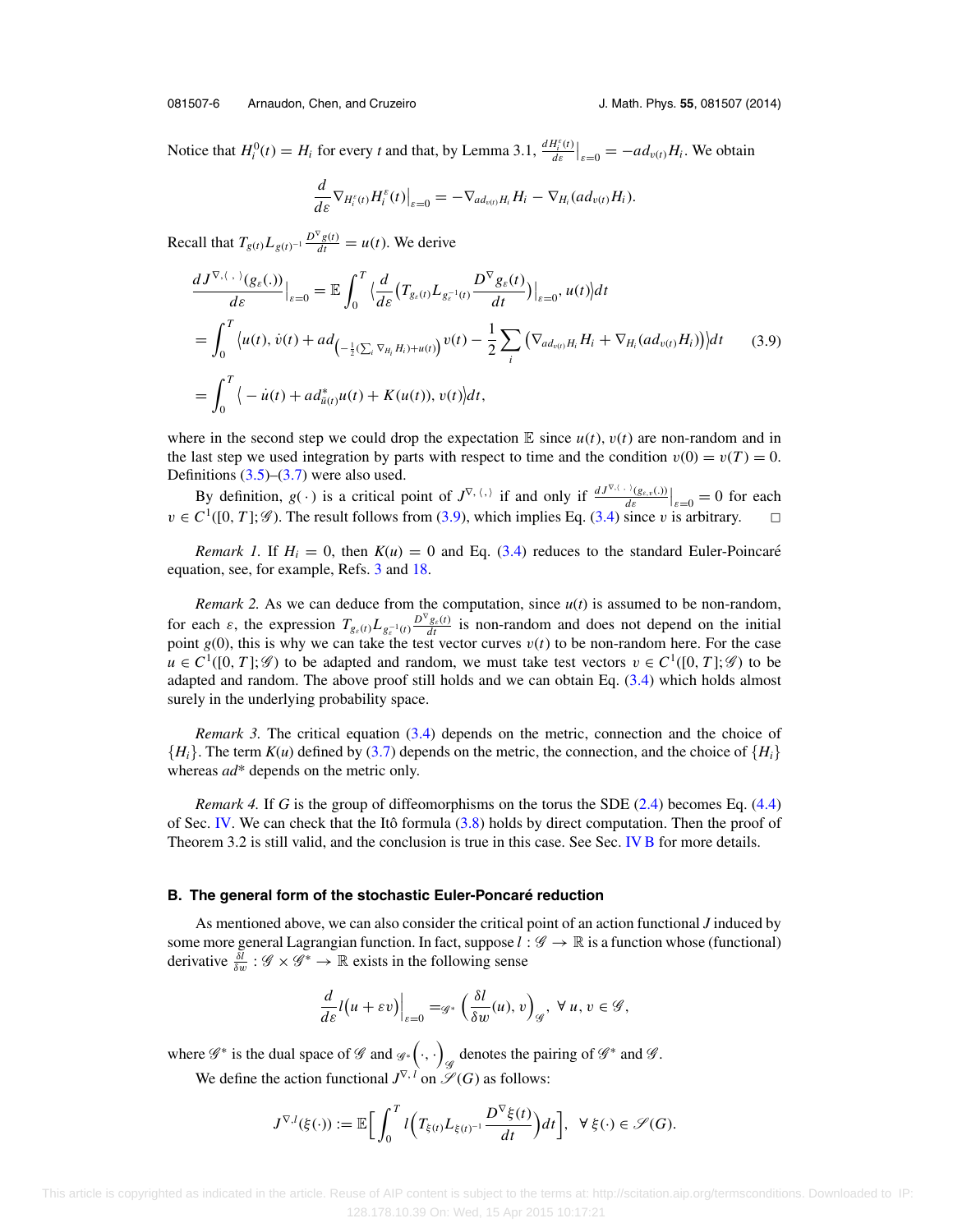<span id="page-7-0"></span>With the same formulation as [\(3.3\)](#page-4-0), we still say that a *G*-valued semi-martingale  $g(\cdot)$  is a *critical point*of  $J^{\nabla}$ , *l* if for every  $v(\cdot) \in C^1([0, T]; \mathscr{G})$  with  $v(0) = v(T) = 0$ ,

$$
\frac{dJ^{\nabla,l}(g_{\varepsilon,v}(.))}{d\varepsilon}\Big|_{\varepsilon=0}=0,
$$

where  $g_{\varepsilon,v}(t) := g(t)e_{\varepsilon,v}(t)$ ,  $t \in [0, 1]$ , and  $e_{\varepsilon,v}$  is defined by [\(3.2\)](#page-4-0). Then following the same computation in Theorem 3.2, we obtain

 $dJ^{\nabla,l}(g_{\varepsilon}(.))$  $\left. \frac{\partial \mathcal{E}(\cdot)}{\partial \varepsilon} \right|_{\varepsilon=0} = \mathbb{E}$  $\int_0^T$ 0 *d*  $\frac{d}{d\varepsilon}l\Bigl(T_{g_{\varepsilon}(t)}L_{g_{\varepsilon}^{-1}(t)}$  $D^{\nabla} g_{\varepsilon}(t)$ *dt*  $\int\Big|_{\varepsilon=0} dt$  $=$  $\int_1^T$  $\int_0^T$  <sub>G\*</sub>  $\Big(\frac{\delta l}{\delta u}$  $\frac{\delta l}{\delta w}(u(t)), \dot{v}(t) + ad_{\tilde{u}(t)}v(t) - \frac{1}{2}$  $\sum$ *i*  $\left(\nabla_{ad_{v(t)}H_i}H_i+\nabla_{H_i}(ad_{v(t)}H_i)\right)_{\mathscr{G}}dt$  $=$  $\int_1^T$  $\int_0^T g^*\left(-\frac{d}{dt}\left(\frac{\delta l}{\delta w}(u(t))\right)+ad^*_{\tilde{u}(t)}\right)$ δ*l*  $\frac{\delta l}{\delta w}(u(t)) + K\left(\frac{\delta l}{\delta u}\right)$  $\frac{\partial l}{\partial w}(u(t))$ ,  $v(t)$ ) G *dt*, (3.10)

where  $\tilde{u}(t)$  is defined by [\(3.5\)](#page-5-0),  $ad_u^* : \mathcal{G}^* \to \mathcal{G}^*$ ,  $u \in \mathcal{G}$  is the dual of  $ad_u$  in the following sense

$$
\mathscr{G}^*\left(ad_u^*\mu,\,v\right)_{\mathscr{G}}=\mathscr{G}^*\left(\mu,\,ad_uv\right)_{\mathscr{G}},\ \ u,\,v\in\mathscr{G},\ \mu\in\mathscr{G}^*,
$$

and  $K: \mathcal{G}^* \to \mathcal{G}^*$  is defined by

$$
\mathscr{G}^*\left(K(\mu),v\right)_{\mathscr{G}} = \mathscr{G}^*\left(\mu, -\frac{1}{2}\sum_i \left(\nabla_{ad_{v(t)}H_i} H_i + \nabla_{H_i}(ad_{v(t)}H_i)\right)\right)_{\mathscr{G}}, \quad v \in \mathscr{G}, \ \mu \in \mathscr{G}^*.
$$

Note that here the definition of *ad*\* and *K* are slightly different from that in [\(3.6\)](#page-5-0) and [\(3.7\)](#page-5-0) since we do not fix a metric  $\langle, \rangle$  on  $\mathscr{G}$ .

From the arguments above (notably  $(3.10)$ ) we have the following result on the characterization of critical points of an action functional induced by a general Lagrangian.

**Theorem 3.3.** *The G-valued semi-martingale g( ·) with the form [\(2.4\)](#page-3-0) is a critical point of*  $J^{\nabla}$ , *l if and only if the following equations for u*(*t*) *holds*

$$
-\frac{d}{dt}\left(\frac{\delta l}{\delta w}\big(u(t)\big)\right) + ad_{\tilde{u}(t)}^* \frac{\delta l}{\delta w}\big(u(t)\big) + K\left(\frac{\delta l}{\delta w}\big(u(t)\big)\right) = 0. \tag{3.11}
$$

In particular, if we choose  $l(u) = \frac{\langle u, u \rangle}{2}$  for a metric  $\langle, \rangle$  on  $\mathscr{G}$ , we obtain Eq. [\(3.4\)](#page-5-0).

#### **C. The right invariant case**

For a Lie group *G* with a right invariant metric and right invariant connection, we can define a composition map  $\Diamond$  by  $a \Diamond b := ba, \forall a, b \in G$ . Then the original metric and connection are left invariant under the composition  $\Diamond$  and we can also define the semi-martingale  $g(\cdot)$ , the action functional  $J(g(\cdot))$  and the perturbed semi-martingales  $g_{\varepsilon,v}$  using the composition  $\diamond$ . For example, one can check that the semi-martingale  $g(\cdot)$  in [\(2.4\)](#page-3-0) is changed to the following one

$$
dg(t) = T_e R_{g(t)} \Big( \sum_i H_i \circ dB_i^i - \frac{1}{2} \sum_{i=1}^k \nabla_{H_i} H_i dt + u(t) dt \Big), \tag{3.12}
$$

where  $T_e R_{g(t)}$  is the differential of right translation with  $g(t)$  at the point  $x = e$ . The action functional *J* in [\(3.1\)](#page-4-0) is defined by right translation if we use the composition  $\diamond$  on *G*. We also say that *g*( $\cdot$ ) is a critical point if  $\frac{d}{d\varepsilon} (J^{\nabla, (\cdot, \cdot)}(g_{\varepsilon, v}))|_{\varepsilon = 0} = 0$  for each  $v \in C^1([0, T]; \mathscr{G})$  with  $v(0) = v(T) = 0$ . By the same procedure as above, we can derive the following theorem on a Lie group with right invariant metric and connection.

**Theorem 3.4.** *Suppose that G is a Lie group with a right invariant metric* , *and a right invariant connection* ∇. *The G-valued semi-martingale g*( · ) *defined in (3.12) is a critical point of*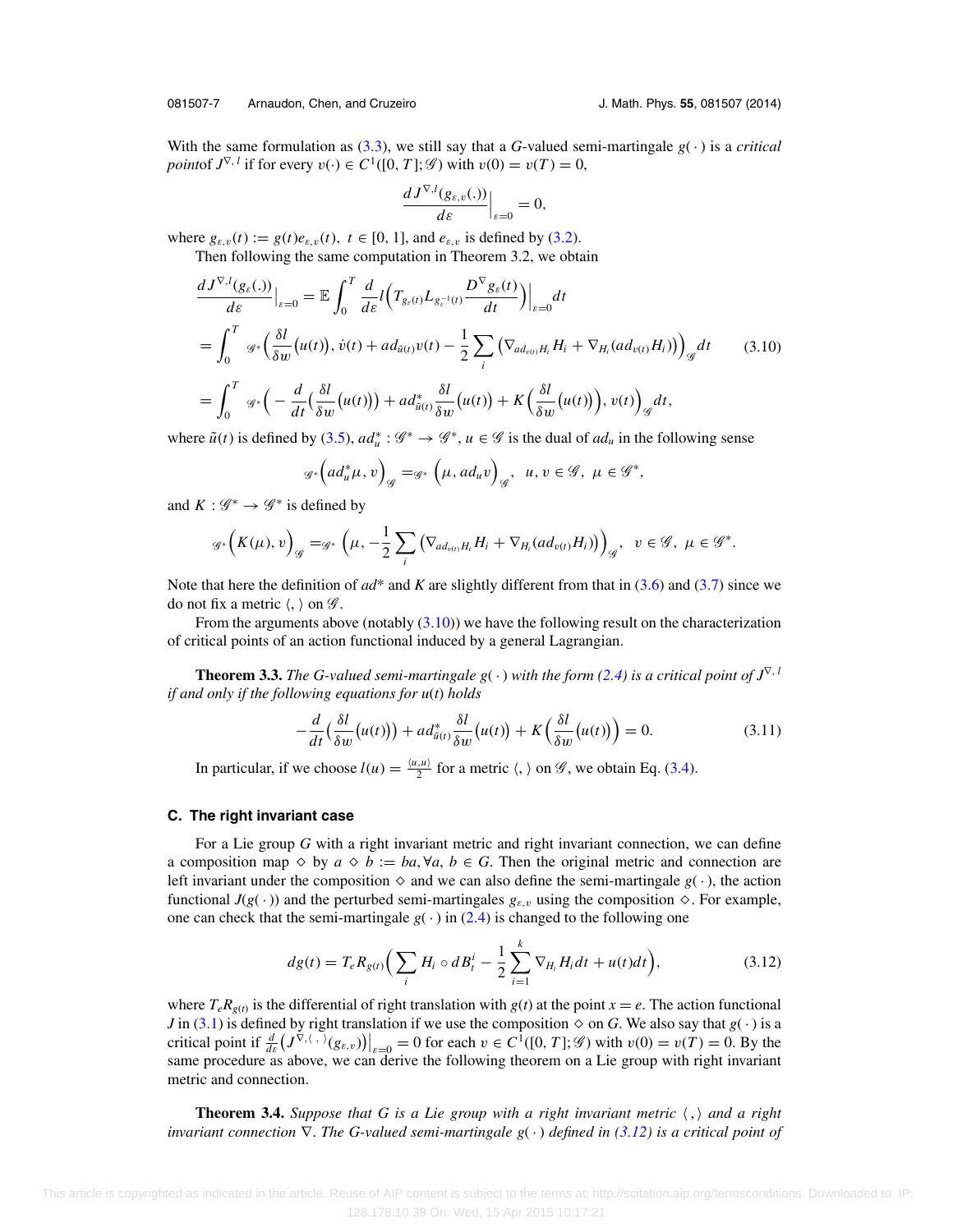<span id="page-8-0"></span>081507-8 Arnaudon, Chen, and Cruzeiro J. Math. Phys. **55**, 081507 (2014)

 $J^{\nabla, \langle , \rangle}$  if and only if  $u(\cdot) \in C^1([0, T]; \mathscr{G})$  satisfies the following equation,

$$
\frac{d}{dt}u(t) = -ad_{\tilde{u}(t)}^*u(t) - K(u(t)),
$$
\n(3.13)

*where*  $\tilde{u}$  *and*  $K : \mathcal{G} \rightarrow \mathcal{G}$  *are defined in* [\(3.5\)](#page-5-0) *and* [\(3.7\)](#page-5-0)*, respectively.* 

As the same procedure, for a general Lagrangian the right-invariant version of Eq. [\(3.11\)](#page-7-0) will be

$$
\frac{d}{dt}\left(\frac{\delta l}{\delta w}(u(t))\right) + ad_{\tilde{u}(t)}^* \frac{\delta l}{\delta w}(u(t)) + K\left(\frac{\delta l}{\delta w}(u(t))\right) = 0.
$$

Under some special conditions, the operator  $K(u)$  defined in [\(3.7\)](#page-5-0) coincides with the de Rham-Hodge operator on the Lie group. More precisely we have the following result:

*Proposition 3.5. Suppose that G is a Lie group with a right invariant metric*  $\langle , \rangle$ , and ∇ *is the (right invariant) Levi-Civita connection with respect to*  $\langle , \rangle$ . If we assume that  $\nabla_{H_i} H_i = 0$  for each *i, we have*

$$
K(u)=-\frac{1}{2}\sum_{i}\left(\nabla_{H_{i}}\nabla_{H_{i}}u+\mathbf{R}(u,H_{i})H_{i}\right),\ \forall u\in\mathscr{G},
$$

*where* **R** is the Riemannian curvature tensor with respect to  $\nabla$ . In particular, if  $\{H_i\}$  is an orthonor*mal basis of*  $\mathscr G$ , *then*  $K(u) = -\frac{1}{2}\Box u := -\frac{1}{2}(\Delta u + Ric(u))$ , *where*  $\Delta u := \Delta U(x)|_{x=e}$  *for the right invariant vector fields*  $U(x) := \overline{T}_e R_x u$ ,  $\forall u \in \mathcal{G}$ ,  $x \in G$ .

*Proof.* Notice that for each  $v \in \mathscr{G}$ ,

$$
\nabla_{ad_{v}H_{i}} H_{i} + \nabla_{H_{i}} (ad_{v} H_{i})
$$
\n
$$
= -\nabla_{[v,H_{i}]} H_{i} - \nabla_{H_{i}} [v, H_{i}]
$$
\n
$$
= -\nabla_{[v,H_{i}]} H_{i} - \nabla_{H_{i}} (\nabla_{v} H_{i} - \nabla_{H_{i}} v)
$$
\n
$$
= -\nabla_{[v,H_{i}]} H_{i} - \nabla_{v} \nabla_{H_{i}} H_{i} - \nabla_{[H_{i},v]} H_{i} - \mathbf{R}(H_{i}, v) H_{i} + \nabla_{H_{i}} \nabla_{H_{i}} v
$$
\n
$$
= \mathbf{R}(v, H_{i}) H_{i} + \nabla_{H_{i}} \nabla_{H_{i}} v.
$$
\n(3.14)

In the first step above, we used the property  $ad<sub>v</sub>u = -[v, u]$  for every  $u, v \in \mathscr{G}$  if we view  $u, v$  as right invariant vector fields on *G*. In the second step we used the fact that ∇ is torsion free and in the third the definition of the Riemannian curvature tensor. Finally, we used the assumption  $\nabla_{H_i} H_i = 0$ .

Then by [\(3.7\)](#page-5-0), for each  $u, v \in \mathscr{G}$ ,

$$
\langle K(u), v \rangle = -\frac{1}{2} \Big\langle u, \sum_{i} \big( \nabla_{ad_{v}H_{i}} H_{i} + \nabla_{H_{i}} (ad_{v} H_{i}) \big) \Big\rangle
$$
  
=  $-\frac{1}{2} \Big\langle u, \sum_{i} \big( \mathbf{R}(v, H_{i}) H_{i} + \nabla_{H_{i}} \nabla_{H_{i}} v \big) \Big\rangle$   
=  $-\frac{1}{2} \Big\langle \sum_{i} \big( \nabla_{H_{i}} \nabla_{H_{i}} u + \mathbf{R}(u, H_{i}) H_{i} \big), v \Big\rangle,$ 

where in the last step we used the property  $\langle \nabla_u v, w \rangle = -\langle v, \nabla_u w \rangle$  for  $u, v, w \in \mathscr{G}$  since  $\nabla$  is Riemannian with respect the metric  $\langle , \rangle$ ; we also used the symmetric property of the curvature tensor **R**.

Since  $v$  is arbitrary, we get

$$
K(u)=-\frac{1}{2}\sum_i(\nabla_{H_i}\nabla_{H_i}u+\mathbf{R}(u,H_i)H_i).
$$

If  ${H<sub>i</sub>}$  is an orthonormal basis of  $\mathscr G$ , define the right invariant vector fields  $\tilde{H}_i(x) := T_e R_x H_i$ ,  $U(x) := T_e R_x u$ ,  $\forall x \in G$ . Then  $\Delta U(x) = \sum_i \nabla^2 U(x) (\tilde{H}_i(x), \tilde{H}_i(x)) =$ <br> $\sum_i (\nabla_{\tilde{H}_i} \nabla_{\tilde{H}_i} U(x) - \nabla_{\nabla_{\tilde{H}_i} \tilde{H}_i} U(x))$ , hence  $\Delta u = \Delta U(x)|_{x=e} = \sum_i (\nabla_{H_i} \nabla_{H_i} u - \nabla_{H_i} H_i u) =$  $\mathcal{L}_i(\nabla_{\tilde{H}_i} \quad \nabla_{\tilde{H}_i} U(x) - \nabla_{\nabla_{\tilde{H}_i} \tilde{H}_i} U(x)),$  hence  $\Delta u = \Delta U(x)|_{x=e} = \sum_i (\nabla_{H_i} \nabla_{H_i} u - \nabla_{H_i} H_i u) =$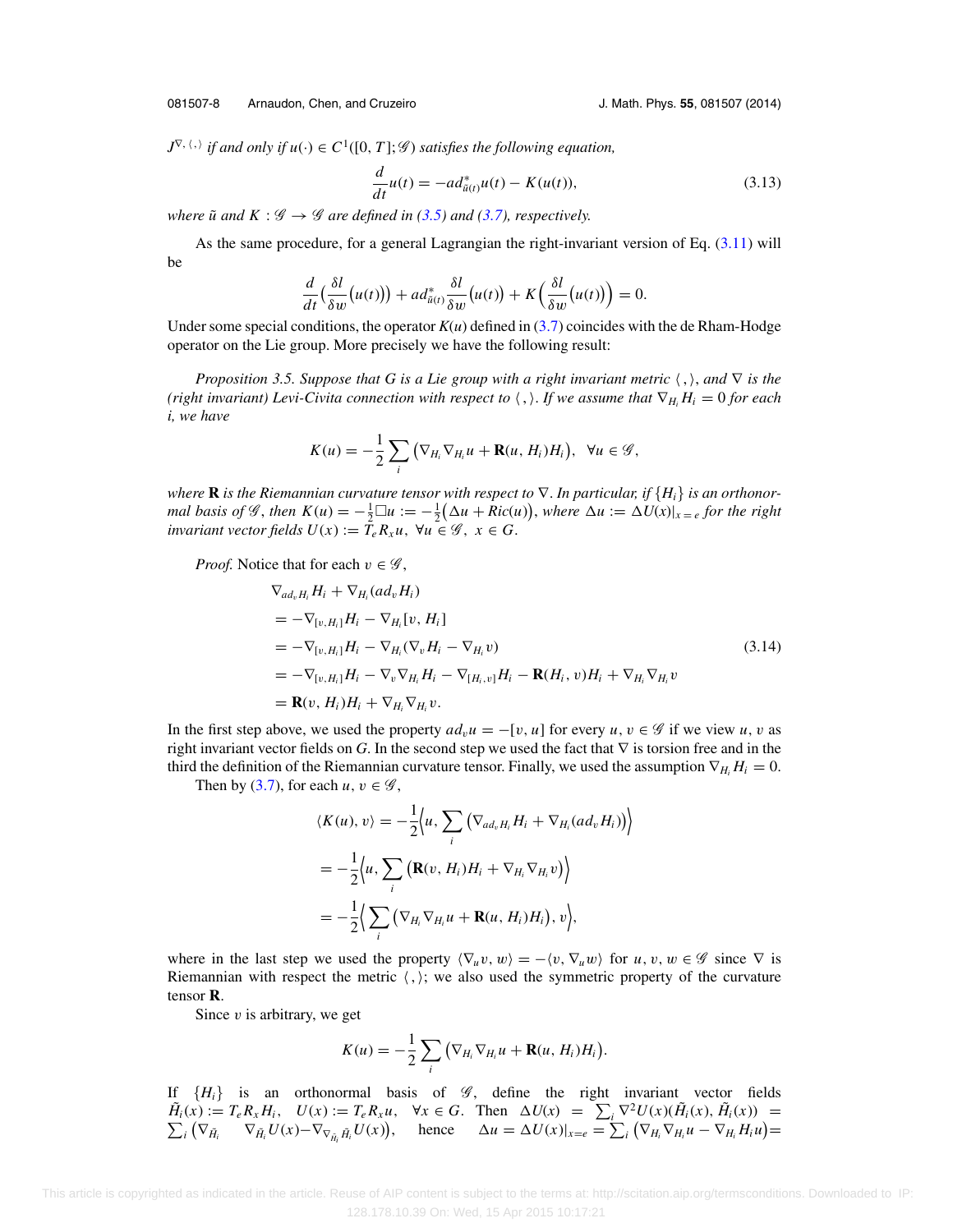<span id="page-9-0"></span> $\sum_i \nabla_{H_i} \nabla_{H_i} u$  since  $\nabla_{H_i} H_i = 0$ . Also notice that  $\sum_i \mathbf{R}(u, H_i) H_i = \text{Ric}(u)$ , so we have  $\overline{K}(u) = -\frac{1}{2}(\Delta u + \text{Ric}(u))$  $\Box$ )  $\Box$ .

### **IV. SOME APPLICATIONS**

# **A. The rigid body (SO(3))**

To describe the motion of a rigid body, the configuration space is the space of matrices  $G = SO(3)$  $G = SO(3)$  $G = SO(3)$ , see Refs. 3 and [18.](#page-17-0) Then  $T_eG = so(3)$ , the space of 3  $\times$  3 skew symmetric matrices. Take a basis of *so*(3), namely,

$$
E_1 = \begin{pmatrix} 0 & 0 & 0 \\ 0 & 0 & -1 \\ 0 & 1 & 0 \end{pmatrix}, E_2 = \begin{pmatrix} 0 & 0 & 1 \\ 0 & 0 & 0 \\ -1 & 0 & 0 \end{pmatrix}, E_3 = \begin{pmatrix} 0 & -1 & 0 \\ 1 & 0 & 0 \\ 0 & 0 & 0 \end{pmatrix}.
$$

This basis satisfies the following relations:

$$
[E_1, E_2] = E_3, [E_2, E_3] = E_1, [E_3, E_1] = E_2.
$$
\n
$$
(4.1)
$$

For  $v \in so(3)$  with the form  $v =$  $\sqrt{2}$  $\mathbf{I}$ 0  $-v_3$   $v_2$  $v_3$  0  $-v_1$  $-v_2$   $v_1$  0 ⎞ **,**  $v_j \in \mathbb{R}^1$ , *j* = 1, 2, 3, we have *v* 

 $= v_1 E_1 + v_2 E_2 + v_3 E_3$ . We define  $\hat{v} \in \mathbb{R}^3$  to be the unique element such that  $v\eta = \hat{v} \times \eta$  for each  $\eta \in \mathbb{R}^3$ ; in fact, it easy to check that  $\hat{v} := (v_1, v_2, v_3)$ .

Take  $I = (I_1, I_2, I_3)$  such that  $I_j > 0, j = 1, 2, 3$  and define an inner product in *so*(3) as follows:

$$
\langle v, v \rangle^I := \sum_{j=1}^3 I_j v_j^2, \quad \forall v \in so(3) \text{ with } \hat{v} = (v_1, v_2, v_3).
$$

We extend  $\langle , \rangle^I$  to  $SO(3)$  by left translation, then we get a left invariant metric, which we still write as  $\langle , \rangle^I$ . In particular, if *H<sub>i</sub>* = 0 for each *i* in the semi-martingale [\(2.4\)](#page-3-0), then  $g(t)^{-1} \frac{dg(t)}{dt} = u(t)$ , and  $\widehat{u(t)}$ is the angular velocity vector. In the definition of the Lagrangian in  $(3.1)$ , if we choose the metric to be  $\langle , \rangle^I$ , then the Lagrangian is the kinetic energy with moment of inertia *I*. See the discussion in Refs. [3](#page-16-0) and [18.](#page-17-0)

Let  $\nabla^I$  be the Levi-Civita connection with respect to  $\langle , \rangle^I$ . By (4.1) and the formula for the Levi-Civita connection, we derive

$$
\nabla_{E_1}^I E_1 = 0, \quad \nabla_{E_1}^I E_2 = \frac{1}{2} \left( 1 + \frac{I_2 - I_1}{I_3} \right) E_3, \quad \nabla_{E_2}^I E_1 = \frac{1}{2} \left( -1 + \frac{I_2 - I_1}{I_3} \right) E_3,
$$
\n
$$
\nabla_{E_2}^I E_2 = 0, \quad \nabla_{E_2}^I E_3 = \frac{1}{2} \left( 1 + \frac{I_3 - I_2}{I_1} \right) E_1, \quad \nabla_{E_3}^I E_2 = \frac{1}{2} \left( -1 + \frac{I_3 - I_2}{I_1} \right) E_1,
$$
\n
$$
\nabla_{E_3}^I E_3 = 0, \quad \nabla_{E_3}^I E_1 = \frac{1}{2} \left( 1 + \frac{I_1 - I_3}{I_2} \right) E_2, \quad \nabla_{E_1}^I E_3 = \frac{1}{2} \left( -1 + \frac{I_1 - I_3}{I_2} \right) E_2.
$$
\n(4.2)

Take  $H_i := \frac{1}{\sqrt{2}}$  $\frac{1}{I_i}E_i$  for  $i = 1, 2, 3$  in SDE [\(2.4\)](#page-3-0);  $\{H_i\}_{i=1}^3$  is an orthonormal basis of *so*(3). By (4.1) and (4.2), for each  $v \in s\text{o}(3)$  with  $\hat{v} = (v_1, v_2, v_3)$ ,

$$
\sum_i \left( \nabla^I_{ad_v H_i} H_i + \nabla^I_{H_i} (ad_v H_i) \right) = \frac{1}{I_1 I_2 I_3} \left( (I_2 - I_3)^2 v_1 E_1 + (I_3 - I_1)^2 v_2 E_2 + (I_1 - I_2)^2 v_3 E_3 \right).
$$

Then by [\(3.7\)](#page-5-0), for every  $u \in s_0(3)$  with  $\hat{u} = (u_1, u_2, u_3)$ ,

$$
K(u) = -\frac{1}{2} \frac{1}{I_1 I_2 I_3} \big( (I_2 - I_3)^2 u_1 E_1 + (I_3 - I_1)^2 u_2 E_2 + (I_1 - I_2)^2 u_3 E_3 \big).
$$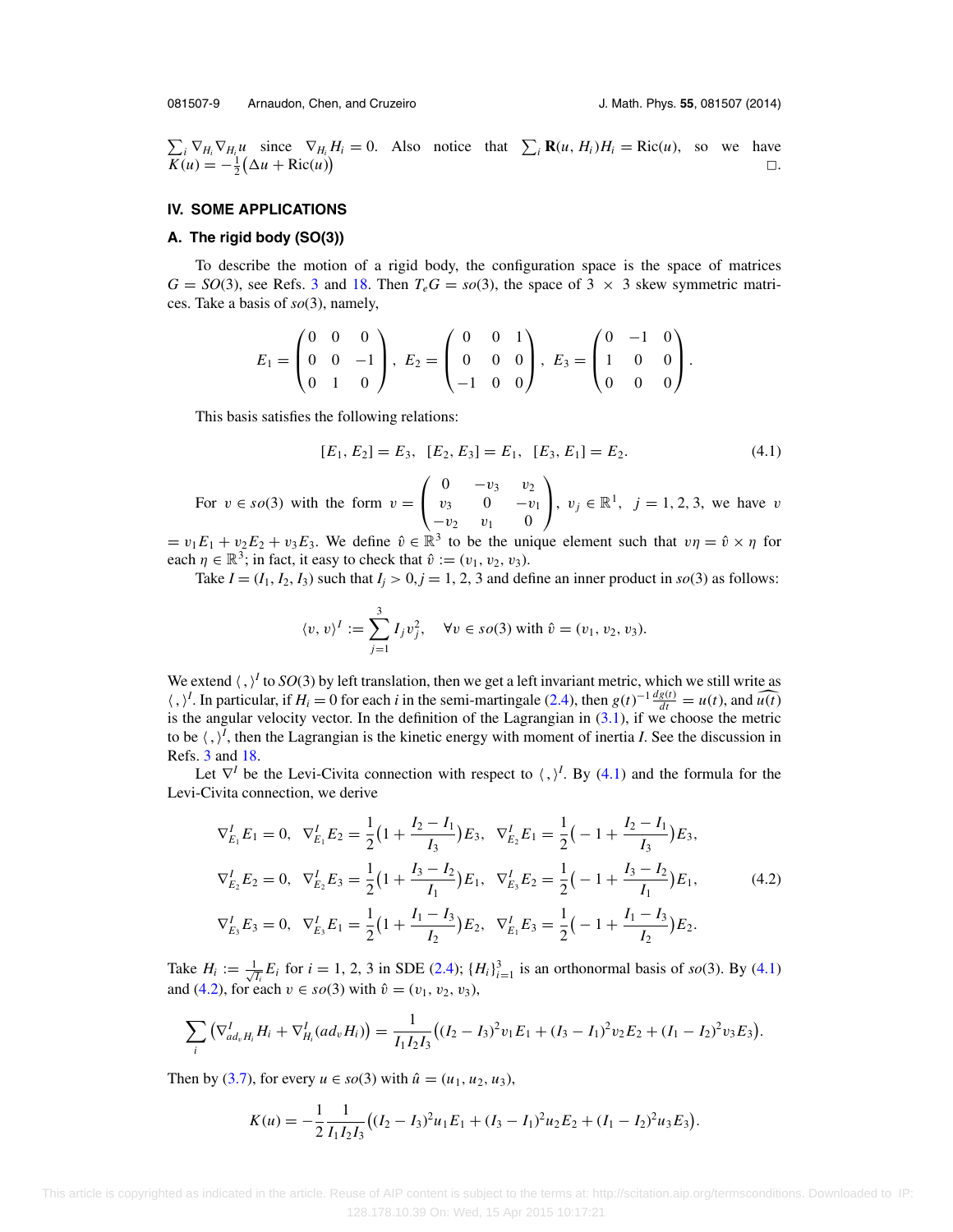<span id="page-10-0"></span>081507-10 Arnaudon, Chen, and Cruzeiro J. Math. Phys. **55**, 081507 (2014)

 $\sqrt{ }$  $\sqrt{ }$ 

 $\overline{\mathcal{L}}$ 

From Ref. [18,](#page-17-0) we know for each  $u \in so(3)$  with  $\hat{u} = (u_1, u_2, u_3)$ , the adjoint of *ad* with respect to  $\langle , \rangle^I$  has the following expression:

$$
ad_u^*(u) = \frac{u_2u_3(I_2 - I_3)}{I_1}E_1 + \frac{u_3u_1(I_3 - I_1)}{I_2}E_2 + \frac{u_1u_2(I_1 - I_2)}{I_3}E_3.
$$

Replacing in Eq. [\(3.4\)](#page-5-0), if the semi-martingale  $g(\cdot)$  in [\(2.4\)](#page-3-0) is a critical point of  $J^{\nabla^{I}(\cdot)}$ , and writing  $\widehat{u(t)} = (u_1(t), u_2(t), u_3(t))$ , the vector  $\hat{u}$  satisfies the following equations:

$$
I_1 \dot{u}_1(t) = (I_2 - I_3)u_2(t)u_3(t) - \frac{(I_2 - I_3)^2}{2I_2I_3}u_1(t),
$$
  
\n
$$
I_2 \dot{u}_2(t) = (I_3 - I_1)u_1(t)u_3(t) - \frac{(I_3 - I_1)^2}{2I_1I_3}u_2(t),
$$
  
\n
$$
I_3 \dot{u}_3(t) = (I_1 - I_2)u_1(t)u_2(t) - \frac{(I_1 - I_2)^2}{2I_1I_2}u_3(t).
$$

*Remark*. These equations are perturbations of the standard Euler-Poincaré equations. In particular, as in the argument in Proposition 3.5, the extra term is the Hodge Laplacian operator applied to *u*(*t*) on (the Lie algebra) *so*(3). Hence the above equation may also be viewed as a version of the viscous Euler-Poincaré equation.

More generally, using properties [\(4.1\)](#page-9-0) and [\(4.2\)](#page-9-0), we can compute Eq. [\(3.4\)](#page-5-0) for the critical point of functional  $J^{\nabla^{I'}, \langle , \rangle^I}$  where  $I, I' \in \mathbb{R}^3$  may be different. In particular, for  $I' = (1, 1, 1)$ , by [\(4.2\)](#page-9-0),  $\nabla_{E_i}^T E_j + \nabla_{E_j}^T E_i = 0$  for each *i*, *j*, which implies that  $K(u) = 0$  for each  $u \in so(3)$  for the metric  $\langle , \rangle^I$  and the connection  $\nabla^{I'}$ . Therefore in this case, Eq. [\(3.4\)](#page-5-0) is the same as the standard Euler-Poincaré equation. Nevertheless, we stress that, even for this classical motion, we have associated the deterministic velocity trajectories to Lagrangian paths which are random.

#### **B. Equations of fluid dynamics (volume preserving diffeomorphisms on the torus)**

We shall discuss the two dimensional torus  $\mathbb{T}^2$  for simplicity, although the torus of any dimension or even a more general compact Riemannian manifold can be considered as well. Let

$$
G_V^s := \{ g := \mathbb{T}^2 \to \mathbb{T}^2 \text{ is a volume preserving bijection map, } g, g^{-1} \in H^s \},
$$

where  $H^s$  is the *s*th order Sobolev space. If  $s > 2$  the space  $G^s_V$  is an  $C^\infty$  infinite dimensional Hilbert manifold (see Ref. [11\)](#page-16-0). The composition operation on  $G_V^s$  will be the composition of  $\mathbb{T}^2$  maps. If *s*  $> 2$ ,  $G_V^s$  is also a topological group (not quite a Lie group since left translation is not smooth), see Ref. [11,](#page-16-0) and

$$
g_V^s := T_e G_V^s = \{ X \in H^s(\mathbb{T}^2; T\mathbb{T}^2), \ \pi(X) = e, \ \text{div} X = 0 \}
$$

is the "Lie algebra" of  $G_V^s$ , where *e* is the identity map in  $\mathbb{T}^2$ .

We consider the inner products  $\langle , \rangle^0$  and  $\langle , \rangle^1$  on  $g_V^s$  defined as follows:

$$
\langle X, Y \rangle^0 := \int_{\mathbb{T}^2} \langle X(x), Y(x) \rangle_x dx, \ \ \forall X, Y \in g_Y^s,
$$
  

$$
\langle X, Y \rangle^1 := \int_{\mathbb{T}^2} \langle X(x), Y(x) \rangle_x dx + \int_{\mathbb{T}^2} \langle \nabla X(x), \nabla Y(x) \rangle_x dx, \ \ \forall X, Y \in g_Y^s,
$$

where  $\langle , \rangle$ ,  $\nabla$  are the standard metric and corresponding Levi-Civita connection on  $\mathbb{T}^2$  ( $\nabla$  coincides with the ordinary derivative on  $\mathbb{T}^2$ ). We extend  $\langle , \rangle^0$ ,  $\langle , \rangle^1$  to right invariant metrics on  $G_V^s$  by right translation, which we still write as  $\langle , \rangle^0$  and  $\langle , \rangle^1$ .

By Theorems 9.1 and 9.6 in Ref. [11,](#page-16-0) there exists a right invariant Levi-Civita connection  $\nabla^0$ with respect to  $\langle , \rangle^0$ . In particular,

$$
\nabla_X^0 Y = P_e(\nabla_X Y), \ \ \forall X, Y \in g_Y^s,
$$
\n
$$
(4.3)
$$

where  $\nabla$  is the Levi-Civita connection on  $\mathbb{T}^2$  and  $P_e$  is the orthogonal projection (with respect to *L*<sup>2</sup>) onto  $g_V^s = \{ X \in H^s(TT^2), \text{ div } X = 0 \}$ , determined by the Hodge decomposition  $H^s(TT^2) :=$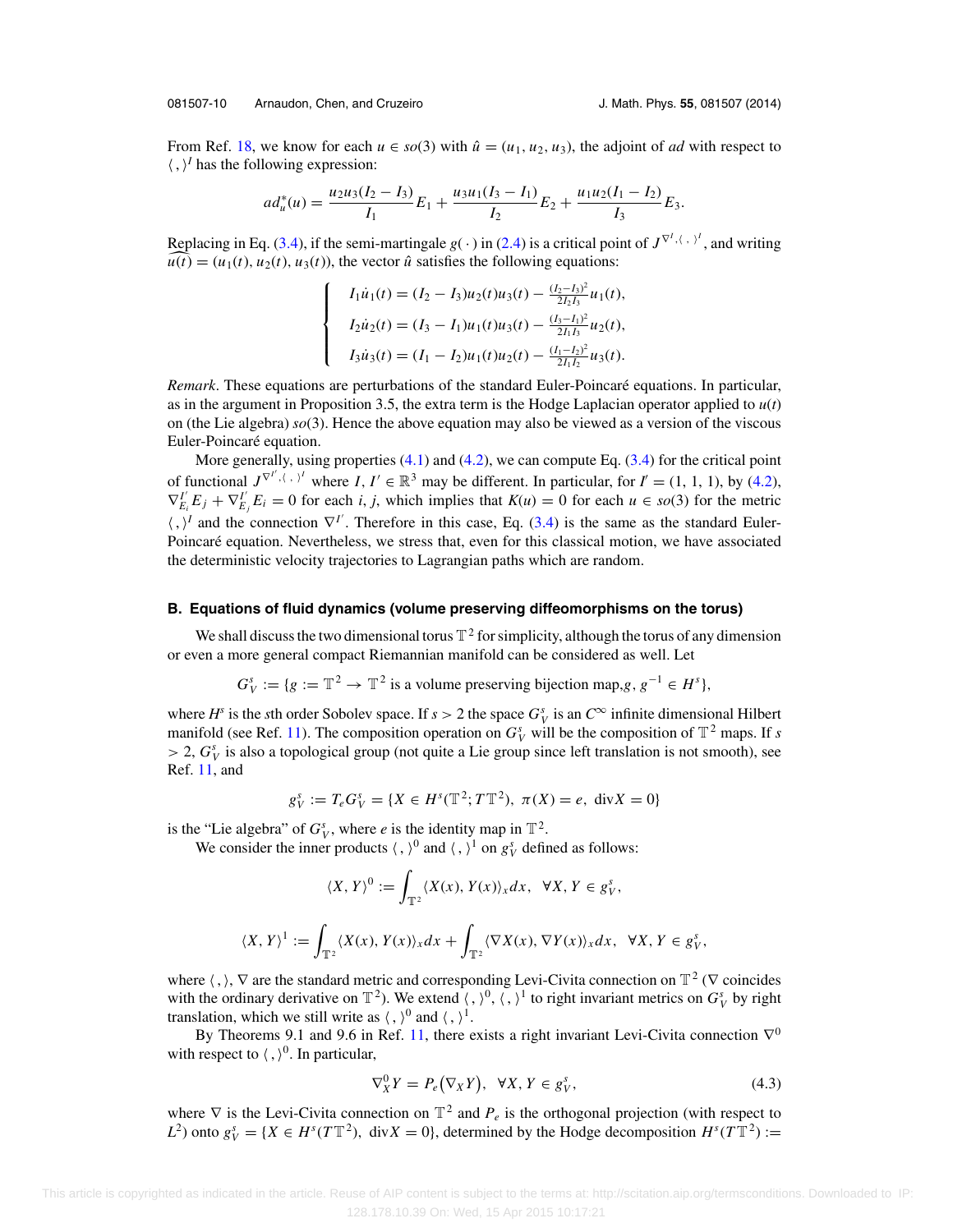<span id="page-11-0"></span> $g_Y^s \bigoplus dH^{s+1}(\mathbb{T}^2)$ . From now on, for  $X \in g_Y^s$  when we use  $\nabla$  we view  $X \in T\mathbb{T}^2$  as a vector field on  $\mathbb{T}^2$  and when we use  $\nabla^0$  we view *X* as an element in  $g_V^s$ .

We want to make some remarks about the SDE  $(3.12)$  and its perturbation on the infinite dimensional group  $G_V^s$ . We take  $H_i \in g_V^s$ ,  $1 \leq i \leq m$ ,  $u \in C^1([0, 1]; g_V^s)$ ; then, as in Ref. [7,](#page-16-0) we consider the SDE on  $G_V^s$  as follows:

$$
dg(t, \theta) = \sum_{i} H_i(g(t, \theta)) \circ dW_t^i + \tilde{u}(t, g(t, \theta))dt, \quad g(0, \theta) = \theta,
$$
\n(4.4)

where  $\tilde{u}(t) := u(t) - \sum_{i} \frac{1}{2} \nabla_{H_i}^0 H_i$ . We assume that  $H_i$  and *u* are regular enough so that  $g(t, \cdot) \in G_V^s$ for each *t*, see, e.g., the standard theory of stochastic flows in Ref. [16.](#page-17-0) Notice that  $H_i(g(t, \cdot))$  $= T_e R_{g(t)} H_i$ , and therefore (4.4) can be viewed as the SDE [\(3.12\)](#page-7-0) on the infinite dimensional group  $G_V^s$ .

Consider a smooth cylindrical function  $F(g) := f(g(\theta_1), g(\theta_2), \ldots, g(\theta_l))$ ,  $\forall g \in G_V^s$ , where  $f \in C^{\infty}((\mathbb{T}^2)^l)$  and  $\theta_j \in \mathbb{T}^2$ ,  $1 \leq j \leq l$ . Applying Itô's formula to Eq. (4.4) we get

$$
F(g(t)) - F(g(0)) = N_t^F + \sum_{i} \sum_{j,k=1}^l \int_0^t H_{i,j}(g(s,\theta_j)) \Big( H_{i,k}(g(s,\theta_k)) f(g(s,\theta_1), \dots, g(s,\theta_l)) \Big) ds
$$
  
+ 
$$
\sum_{k=1}^l \int_0^t \tilde{u}_k(s, g(s, \theta_k)) f(g(s, \theta_1), \dots, g(s, \theta_l)) ds
$$
  
= 
$$
N_t^F + \sum_{i} \int_0^t \big( T_e R_{g(s)} H_i \big) \big( T_e R_{g(s)} H_i \big) F(g(s)) ds + \int_0^t \big( T_e R_{g(s)} \tilde{u} \big) F(g(s)) ds,
$$
 (4.5)

where  $H_{i,k}f := \langle H_i, \nabla_k f \rangle$ ,  $\nabla_k$  denotes the gradient with the *k*th variable of  $f(x_1,\ldots,x_l) \in C^\infty((\mathbb{T}^2)^l)$ , and the term  $\tilde{u}_k f$  has the same meaning. The term

$$
N_t^F := \sum_i \int_0^t \left( T_e R_{g(s)} H_i \right) F(g(s)) dW_s^i
$$

is a martingale. If we fix the connection  $\nabla^0$ , by [\(2.2\)](#page-2-0), (4.4), and (4.5), we have

$$
\begin{aligned} \text{Hess}^{0} F(g(t)) \big( dg(t), dg(t) \big) &= \sum_{i} \text{Hess}^{0} F(g(t)) \big( T_{e} R_{g(t)} H_{i}, T_{e} R_{g(t)} H_{i} \big) dt \\ &= \sum_{i} \Big( \big( T_{e} R_{g(t)} H_{i} \big) \big( T_{e} R_{g(t)} H_{i} \big) F(g(t)) dt - \nabla_{T_{e} R_{g(t)} H_{i}}^{0} \big( T_{e} R_{g(t)} H_{i} \big) F(g(t)) dt \Big). \end{aligned}
$$

Hence, by definition [\(2.1\)](#page-2-0), we have  $T_{g(t)}R_{g(t)^{-1}}\frac{D^{\nabla^0}g(t)}{dt} = u(t)$ , which is the same as in the finite dimensional case.

Next, we consider the variations of  $g(t)$ ; the flow  $e_{\varepsilon, v}$  defined by [\(3.2\)](#page-4-0) in  $G_V^s$  is the solution of the equation,

$$
\begin{cases}\n\frac{d e_{\varepsilon,\nu}(t,\theta)}{dt} = \varepsilon \dot{v}(t, e_{\varepsilon,\nu}(t,\theta)) \\
e_{\varepsilon,\nu}(0,\theta) = \theta,\n\end{cases}
$$

where  $v \in C^1([0, 1]; g_V^s)$  with  $v(0) = v(T) = 0$ . Notice that it coincides with the perturbation taken in Ref. [7.](#page-16-0) For  $g_{\varepsilon}(t,\theta) := e_{\varepsilon,\nu}(t)g(t)(\theta) = e_{\varepsilon,\nu}(t,g(t,\theta))$ , by Itô's formula we get

$$
dg_{\varepsilon}(t,\theta) = \sum_{i} \left( T_{g(t,\theta)} e_{\varepsilon}(t, g(t,\theta)) \right) H_i(g(t,\theta)) \circ dW_t^i
$$
  
+ 
$$
\left( T_{g(t,\theta)} e_{\varepsilon}(t, g(t,\theta)) \right) \tilde{u}(t, g(t,\theta)) dt + \varepsilon \dot{v}(t, g_{\varepsilon}(t,\theta)) dt
$$
  
= 
$$
\sum_{i} (Ad_{e_{\varepsilon}(t)} H_i)(g_{\varepsilon}(t,\theta)) \circ dW_t^i + (Ad_{e_{\varepsilon}(t)} \tilde{u}(t))(g_{\varepsilon}(t,\theta)) dt + \varepsilon \dot{v}(t, g_{\varepsilon}(t,\theta)) dt,
$$
 (4.6)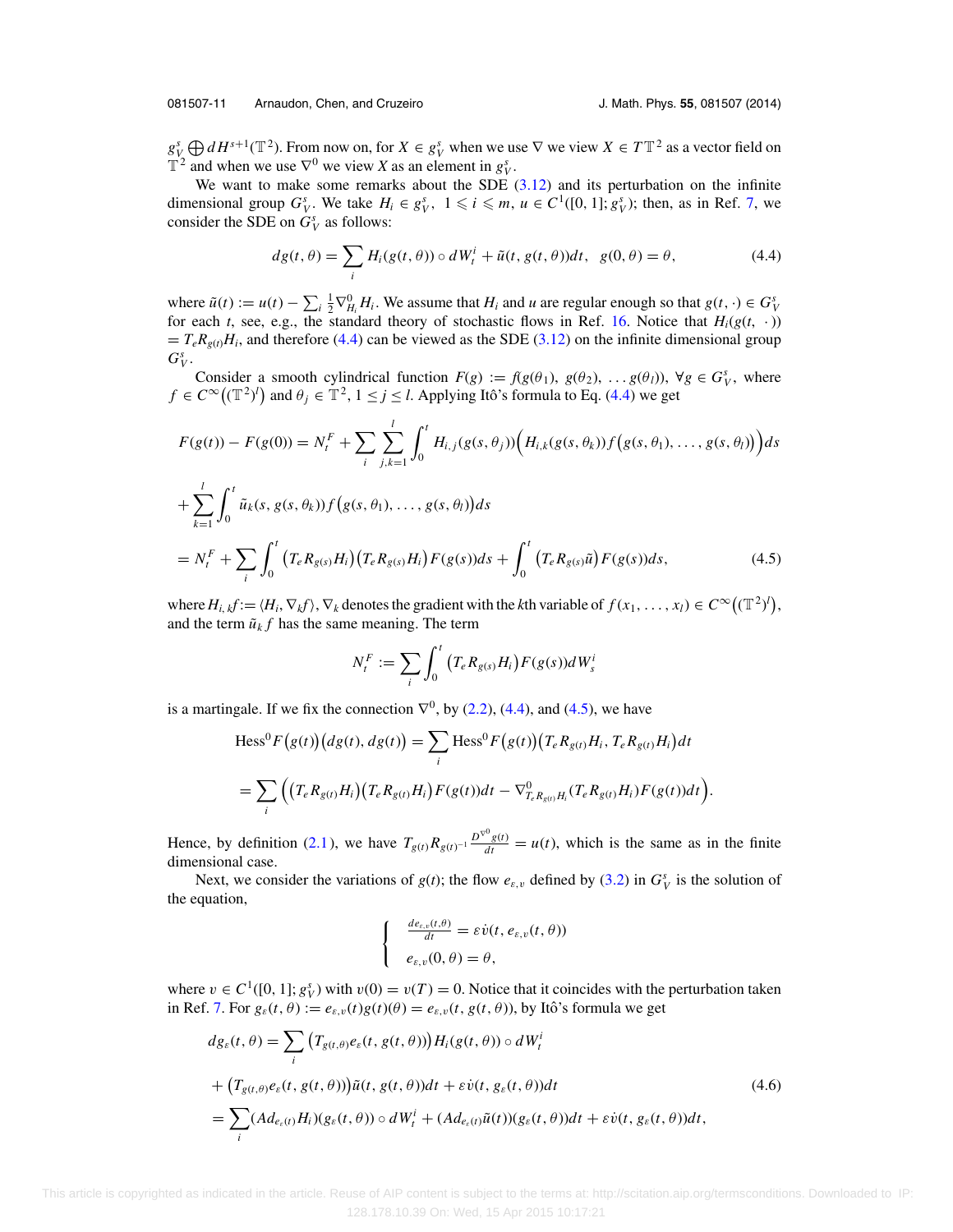<span id="page-12-0"></span>where we omit the index v in  $e_{\varepsilon, v}$  for simplicity,  $T_{x}e_{\varepsilon}(t, x)$  denotes the differential of the map  $e_{\varepsilon}(t, \cdot)$  at the point  $x \in \mathbb{T}^2$ , and in the second step above we use the property  $(Ad_{e_{\varepsilon}(t)}H_i)(\theta)$  $=\left(T_{e_{\varepsilon}^{-1}(t,\theta)}e_{\varepsilon}(t,e_{\varepsilon}^{-1}(t,\theta))\right)H_i(e_{\varepsilon}^{-1}(t,\theta)).$ 

Notice that Eq.  $(4.6)$  corresponds to  $(3.8)$  on  $G<sub>V</sub><sup>s</sup>$  (right invariant metric case). Hence from Eq.  $(4.6)$  and the same procedure of the analysis for  $g(t)$  above, we derive the following equality:

$$
T_{g_{\varepsilon}(t)}R_{g_{\varepsilon}(t)^{-1}}\frac{D^{\nabla^{0}}g_{\varepsilon}(t)}{dt}=\sum_{i}\frac{1}{2}\nabla^{0}_{H_{i}^{\varepsilon}(t)}H_{i}^{\varepsilon}(t)+Ad_{e_{\varepsilon}(t)}\tilde{u}(t)+\varepsilon\dot{v}(t),
$$

where  $H_i^{\varepsilon}(t) = Ad_{e_{\varepsilon}(t)}H_i$ . Then we can take the derivative with respect to  $\varepsilon$  of  $T_{g_{\varepsilon}(t)}R_{g_{\varepsilon}(t)^{-1}}\frac{D^{\nabla^0}g_{\varepsilon}(t)}{dt}$ and the proof of Theorem 3.4 can still be applied to this case, which means that Theorem 3.4 still holds on the infinite dimensional group  $G_V^s$ .

We choose some suitable basis of  $g_V^s$  as in Ref. [7.](#page-16-0) We consider such basis indexed by *k* in a subset of  $\mathbb{Z}^2$  having an unique representative of the equivalence class defined by the relation  $k \simeq k'$ if  $k + k' = 0$ . More precisely we choose the vectors  $\{A_k, B_k\}_{k=1}^{\infty}$  of the following form:

$$
A_k(\theta) = \lambda(|k|)(A_k^1(\theta), A_k^2(\theta)), \text{ with } A_k^1(\theta) = k_2 \cos(k \cdot \theta), A_k^2(\theta) = -k_1 \cos(k \cdot \theta),
$$

$$
B_k(\theta) = \lambda(|k|)(B_k^1(\theta), B_k^2(\theta)), \text{ with } B_k^1(\theta) = k_2 \sin(k \cdot \theta), B_k^2(\theta) = -k_1 \sin(k \cdot \theta),
$$

where  $\theta = (\theta_1, \theta_2) \in \mathbb{T}^2$ ,  $k = (k_1, k_2) \in \mathbb{Z}^2$ ,  $k \cdot \theta = k_1 \theta_1 + k_2 \theta_2$  and  $\lambda(|k|)$  is a constant depending only on  $|k| = |k_1| + |k_2|$ . Since  $\nabla_{A_k} A_k = 0$ ,  $\nabla_{B_k} B_k = 0$   $\nforall k$  (see the proof of Lemma 2.1 in Ref. [7\)](#page-16-0), the SDE [\(4.4\)](#page-11-0) becomes

$$
dg(t, \theta) = \sum_{k} \left( A_k(g(t, \theta)) \circ dW_t^{k,1} + B_k(g(t, \theta)) \circ dW_t^{k,2} \right) + u(t, g(t, \theta))dt, \ g(0, \theta) = \theta. \tag{4.7}
$$

If we assume  $u(t, \cdot) \in T\mathbb{T}^2$  to be regular enough and  $\lambda(|k|)$  decaying to 0 fast enough as |*k*| tends to infinity, then a weak solution of  $(4.7)$  exists, see Ref. [7.](#page-16-0) Moreover, the Stratonovich and the Itô integrals in the equation coincide.

Note that in the proof of Theorem 3.2, when  ${A_k, B_k}$  is an infinite sequence, if  $\lambda(|k|)$  decays to 0 fast enough as  $|k|$  tends to infinity, we can change the derivation with respect to  $\varepsilon$  and the infinite sum in indices *k* and the conclusion of the theorem is true. But for simplicity, from now on we assume that  $u(\cdot, \cdot)$  is regular enough, and  $\{A_k, B_k\}$  is a finite sequence, i.e., there exists an integer  $m > 0$ , such that  $\lambda(|k|) = 0$  for each k with  $|k| > m$ . Furthermore, by the proof of Theorem 2.2 in Ref. [7,](#page-16-0) we have the following characterization:

$$
\sum_{|k| \leqslant m} \left( A_k A_k f + B_k B_k f \right) = \nu \Delta f, \ \ \forall f \in C^2(\mathbb{T}^2), \tag{4.8}
$$

where  $\nu := \frac{1}{2} \sum_{k \leq m} \lambda^2(|k|)k_1^2$ .

So the infinite dimensional (projected) Laplacian, when computed on smooth cylindrical functions with only one variable, coincides with the usual Laplacian on the torus.

*Proposition 4.1. The semi-martingale*  $g(\cdot, \cdot)$  *in (4.7) is a critical point of the action functional J*<sup> $∇⁰,$ (, )<sup>0</sup> (see [\(3.1\)](#page-4-0) for definition), if and only if, for some function p, u satisfies the following</sup> *Navier-Stokes equation on time interval*  $t \in [0, T]$ ,

$$
\begin{cases}\n\frac{\partial u}{\partial t} = -u \cdot \nabla u + \frac{v}{2} \Delta u + \nabla p(t) \\
\text{div} u = 0.\n\end{cases}
$$
\n(4.9)

*The semi-martingale g*( $\cdot$ ,  $\cdot$ ) *in* (4.7) *is a critical point of the action functional*  $J^{\nabla^0,\langle\cdot,\cdot\rangle^1}$  *if and only if, for some function p, u satisfies the viscous Camassa-Holm equation on time interval*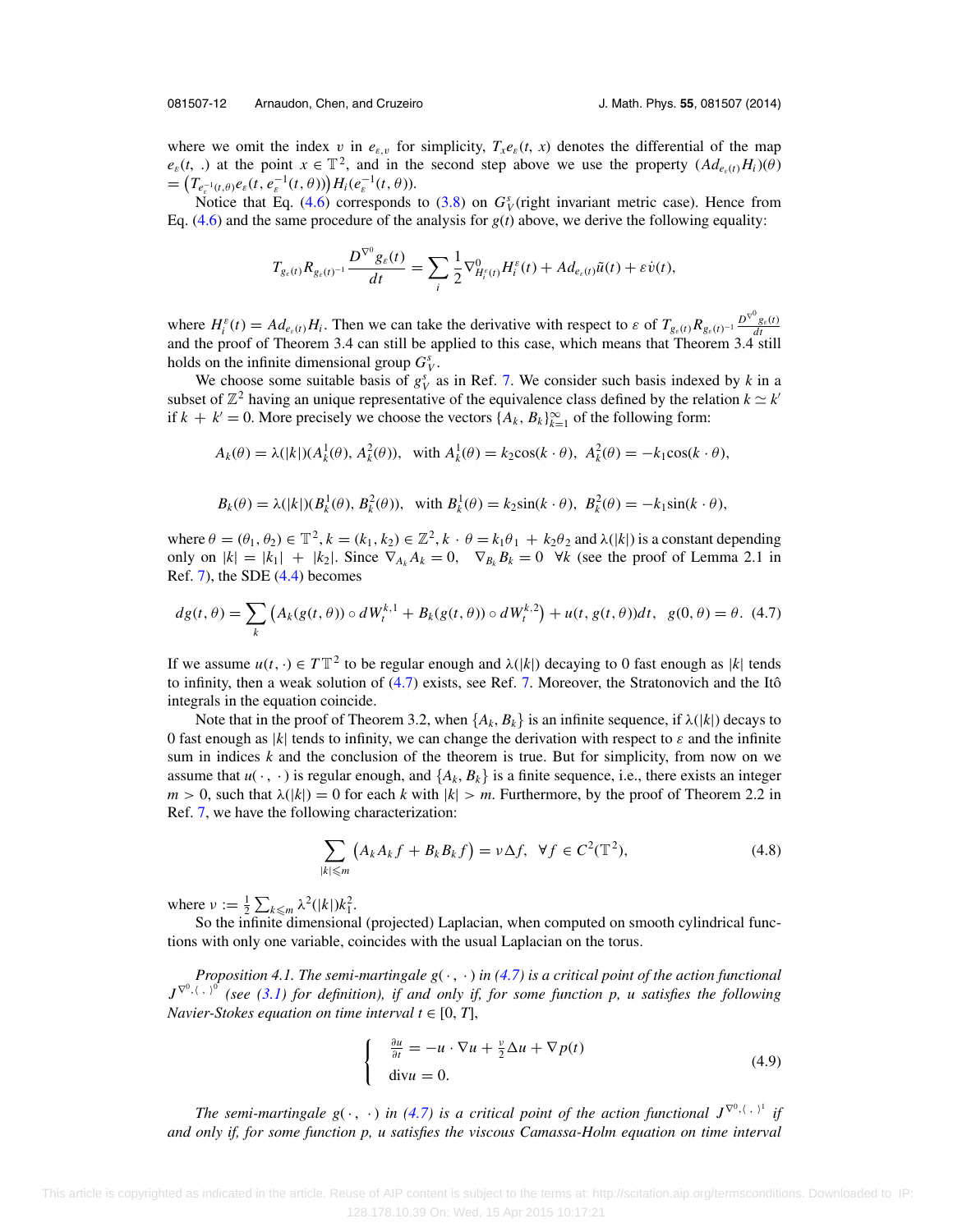<span id="page-13-0"></span>081507-13 Arnaudon, Chen, and Cruzeiro J. Math. Phys. **55**, 081507 (2014)

 $t \in [0, T],$ 

$$
\begin{cases}\n\frac{\partial v}{\partial t} = -u \cdot \nabla v - \sum_{j=1}^{2} v_j \nabla u_j + \frac{v}{2} \Delta v + \nabla p(t), \\
v = u - \Delta u, \\
\text{div} u = 0.\n\end{cases}
$$
\n(4.10)

*Proof.* In order to apply Theorem 3.4, we just need to give an explicit expression of  $ad<sub>u</sub><sup>*</sup>(u)$  and  $K(u)$  in [\(3.6\)](#page-5-0) and [\(3.7\)](#page-5-0) for the different metrics and connections.

For each  $X \in H^s(TT^2)$  and  $Y \in g^s_V$ ,

$$
\langle P_e X, Y \rangle^0 = \int_{\mathbb{T}^2} \langle (P_e X)(x), Y(x) \rangle dx = \int_{\mathbb{T}^2} \langle X(x), Y(x) \rangle dx.
$$

Therefore, for each  $u, v \in g_V^s$  regular enough,

$$
\langle u, \nabla^0_{ad_v A_k} A_k + \nabla^0_{A_k} (ad_v A_k) \rangle^0 = \int_{\mathbb{T}^2} \langle u, P_e (\nabla_{ad_v A_k} A_k + \nabla_{A_k} (ad_v A_k)) \rangle dx
$$
  
= 
$$
- \int_{\mathbb{T}^2} \langle u, (\nabla_{[v, A_k]} A_k + \nabla_{A_k} [v, A_k]) \rangle dx.
$$

Note that  $\nabla$  is the Levi-Civita connection on  $\mathbb{T}^2$ ,  $\nabla_{A_k} A_k = 0$ , and the Riemannian curvature on  $\mathbb{T}^2$ is zero; by the same computation as in  $(3.14)$  we have

$$
\nabla_{[v,A_k]}A_k+\nabla_{A_k}[v,A_k]=-\nabla_{A_k}\nabla_{A_k}v.
$$

An analogous identity holds for  $B_k$ , so combining the computations above,

$$
\sum_{k} \langle u, \nabla_{ad_{v}A_{k}}^{0} A_{k} + \nabla_{A_{k}}^{0} (ad_{v} A_{k}) + \nabla_{ad_{v}B_{k}}^{0} B_{k} + \nabla_{B_{k}}^{0} (ad_{v} B_{k}) \rangle^{0}
$$
  
= 
$$
\sum_{k} \int_{\mathbb{T}^{2}} \langle u, \nabla_{A_{k}} \nabla_{A_{k}} v + \nabla_{B_{k}} \nabla_{B_{k}} v \rangle dx
$$
  
= 
$$
\int_{\mathbb{T}^{2}} \langle u, v \Delta v \rangle dx = \int_{\mathbb{T}^{2}} \langle v \Delta u, v \rangle dx = \langle v \Delta u, v \rangle^{0},
$$

where in the second step above we used property  $(4.8)$ , in the third the integration by parts formula on  $\mathbb{T}^2$ , and the last step is due to the fact that  $\Delta u \in g_V^s$  for  $u \in g_V^s$  regular enough. So by definition [\(3.7\)](#page-5-0), we have  $K(u) = -\frac{v}{2}\Delta u$  for the metric  $\langle , \rangle^0$  and the connection  $\nabla^0$ .

Another proof of this equality was given in Ref. [8,](#page-16-0) using the characterization of *K* in Proposition 3.5 and a direct computation of the operator *K* via the computation of the Ricci tensor for the Levi-Civita connection with respect to the metric  $\langle , \rangle^0$ .

From Ref. [3](#page-16-0) or [18,](#page-17-0) for the metric  $\langle , \rangle^0$ , we have  $ad_u^*(u) = P_e(\nabla_u u) = P_e(u \cdot \nabla u)$ .

As a result the reduced Euler-Poincaré equation ([3.13\)](#page-8-0) for  $J^{\nabla^0, \langle , \rangle^0}$  is the Navier-Stokes equation [\(4.9\)](#page-12-0). The pressure term  $p$  is derived by a standard  $L^2$  duality argument.

Now we consider the metric  $\langle , \rangle^1$ . For each  $X \in H^s(T\mathbb{T}^2)$  and  $Y \in g^s_V$ ,

$$
\langle P_e X, Y \rangle^1 = \int_{\mathbb{T}^2} \langle (P_e X)(x), Y(x) \rangle dx + \int_{\mathbb{T}^2} \langle \nabla (P_e X)(x), \nabla Y(x) \rangle dx
$$
  
= 
$$
\int_{\mathbb{T}^2} \langle X(x), Y(x) \rangle dx + \int_{\mathbb{T}^2} \langle \nabla X(x), \nabla Y(x) \rangle dx.
$$

Notice also that  $\langle u, \Delta v \rangle^1 = \langle \Delta u, v \rangle^1$  for  $u, v \in g_V^s$ , due to the integration by parts formula on  $\mathbb{T}^2$ . So we can follow the same steps as we did for the metric  $\langle , \rangle^0$  above, and obtain  $K(u) = -\frac{v}{2}\Delta u$  for the metric  $\langle , \rangle^1$  and connection  $\nabla^0$  (the connection is still  $\nabla^0$  here).

From Theorem 3.2 in Ref. [19](#page-17-0) (notice that the definition of Laplacian in Ref. [19](#page-17-0) has a different sign from the Laplacian here), and since  $P_e(1 - \Delta)^{-1} = (1 - \Delta)^{-1}P_e$  on  $T\mathbb{T}^2$ , for the metric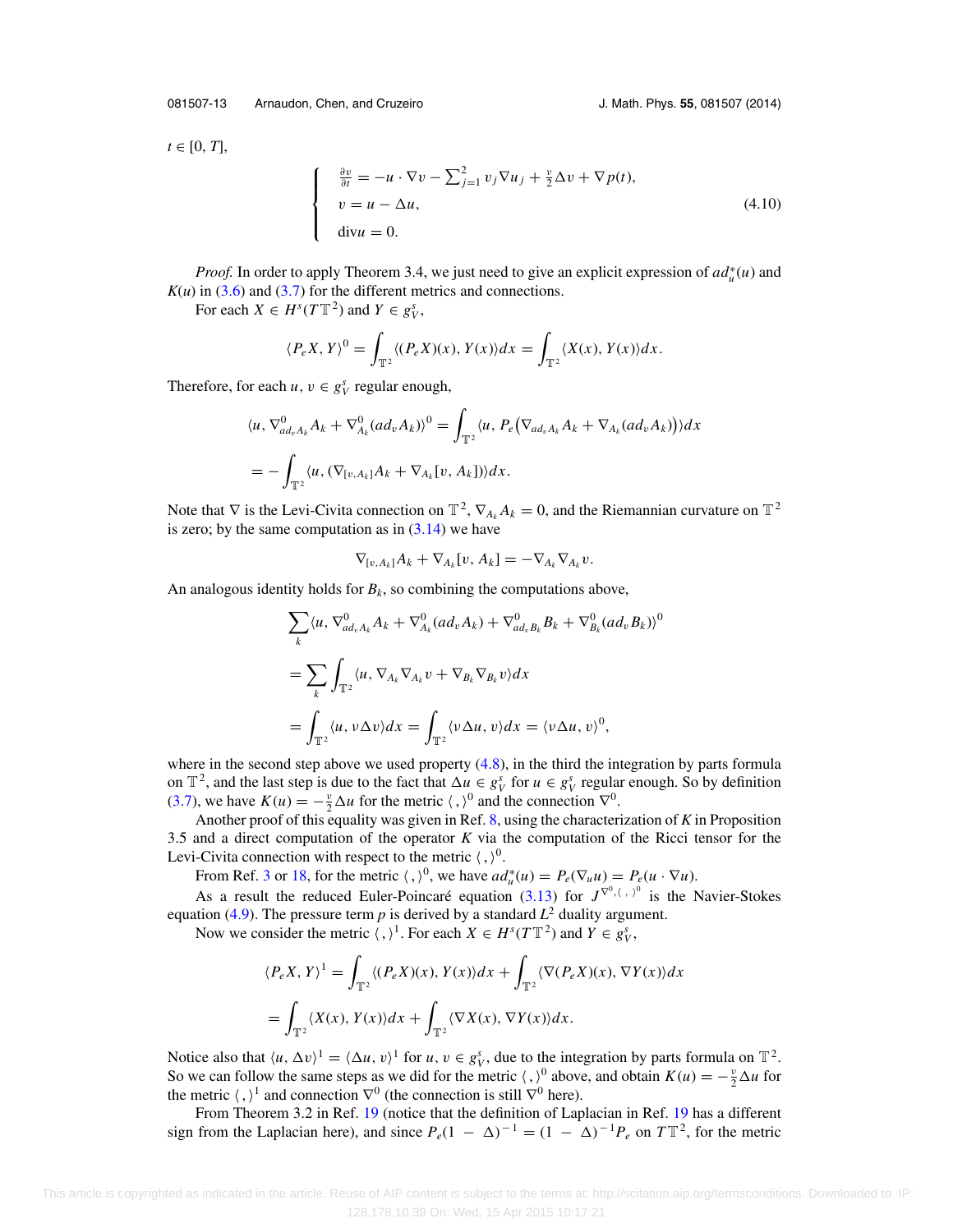081507-14 Arnaudon, Chen, and Cruzeiro J. Math. Phys. **55**, 081507 (2014)

 $\langle , \rangle^1$ , we have

$$
ad_u^*(u) = (1 - \Delta)^{-1} \Big( P_e \Big( u \cdot \nabla (u - \Delta u) + \sum_{j=1}^2 (u_j - \Delta u_j) \nabla u_j \Big) \Big).
$$

Combining the above together, the reduced Euler-Poincaré equation ([3.13\)](#page-8-0) for  $J^{\nabla^0, \langle , \rangle^1}$  is the viscous  $\Box$  Cassama-Holm equation [\(4.10\)](#page-13-0).  $\Box$ 

Concerning the result of the above theorem on the Navier-Sokes equation, it was first derived in Ref. [7](#page-16-0) and later generalized to incompressible Brownian flows in compact manifolds (examples of such flows are known, more generally, in compact symmetric spaces), where the same formula as (4.8) is valid if we replace the Laplacian by the Laplace-Hodge operator (cf. Ref. [1,](#page-16-0) Theorem 2.2.). The appearance of this operator is actually an illustration of Proposition 3.5.

For the standard Camassa-Holm equation we refer to Refs. [5](#page-16-0) and [13,](#page-17-0) for viscous Camassa-Holm equation we refer to Refs. [12](#page-16-0) and [21.](#page-17-0) Our result is new for this equation.

*Remark [1](#page-16-0).* The generalized derivative in Refs. 1 and [7](#page-16-0) for stochastic processes is essentially taken in the pointwise sense, and the choice of a connection on the space  $G_V^s$  is not needed. Although this is adapted to the reduction for a solution of the Navier-Stokes equation, it seems not possible to be applied to the viscous Camassa Holm equation, and that it is necessary to define the generalized derivative associated with a connection on  $G_V^s$  as we do in this article.

*Remark 2.* For simplicity we assume here that *u* is regular, so that *u* is the classical solution of the corresponding PDE. But to check the proof of Theorem 3.2, we only need the test vectors  $v$  to be regular enough and under such cases, a less regular *u* is still a weak solution.

*Remark 3.* We can define a *H<sup>n</sup>* metric as  $\langle X, Y \rangle^n := \int \sum_{i=0}^n \langle \nabla^i X(x), \nabla^i Y(x) \rangle dx$  for each *X*, *Y*  $\in$  *g*<sup>*s*</sup><sub>*V*</sub>, the corresponding critical equation [\(3.13\)](#page-8-0) for *J*<sup> $\nabla$ 0,  $\langle \cdot, \cdot \rangle$ <sup>*n*</sup> is as follows:</sup>

$$
\begin{cases}\n\frac{\partial u}{\partial t} = -ad_u^*(u) + \frac{v}{2}\Delta u, \\
\text{div}u = 0,\n\end{cases}
$$

where the duality in  $ad^*$  here is defined by  $(3.6)$  for the metric  $\langle , \rangle^n$ .

*Remark 4.* For the volume-preserving diffeomorphisms group on higher dimensional torus, we can also choose a suitable basis of the corresponding Lie algebra, see Ref. [9.](#page-16-0) Then we can get the Navier-Stokes and viscous Camassa-Holm equation in higher dimensional torus by the stochastic reduction procedure above.

*Remark 5.* In fact, in Refs. [12](#page-16-0) and [21,](#page-17-0) the following "second grade fluid equation" is studied

$$
\begin{cases}\n\frac{\partial v}{\partial t} = -u \cdot \nabla v - \sum_{j=1}^{2} v_j \nabla u_j + \frac{v}{2} \Delta v + \nabla p(t) \\
v = u - \alpha \Delta u \\
\text{div} u = 0,\n\end{cases}
$$
\n(4.11)

where  $\alpha > 0$  is a non-negative constant. In particular, when  $\alpha = 0$ , it is the Navier-Stokes equation, and when  $\alpha = 1$  it reduces to [\(4.10\)](#page-13-0). Following the same procedure as in the proof of Proposition 4.1, we can verify that the semi-martingale  $g(\cdot, \cdot)$  in [\(4.7\)](#page-12-0) is a critical point of the action functional  $J^{\nabla^0$ ,  $\langle , \rangle^{\alpha}}$ , if and only if *u* satisfies the Eq. (4.11), where  $\langle , \rangle^{\alpha}$  is a metric on  $g_V^s$  defined by

$$
\langle X, Y \rangle^{\alpha} := \int_{\mathbb{T}^2} \langle X(x), Y(x) \rangle_x dx + \alpha \int_{\mathbb{T}^2} \langle \nabla X(x), \nabla Y(x) \rangle_x dx, \ \ \forall X, Y \in g_Y^s.
$$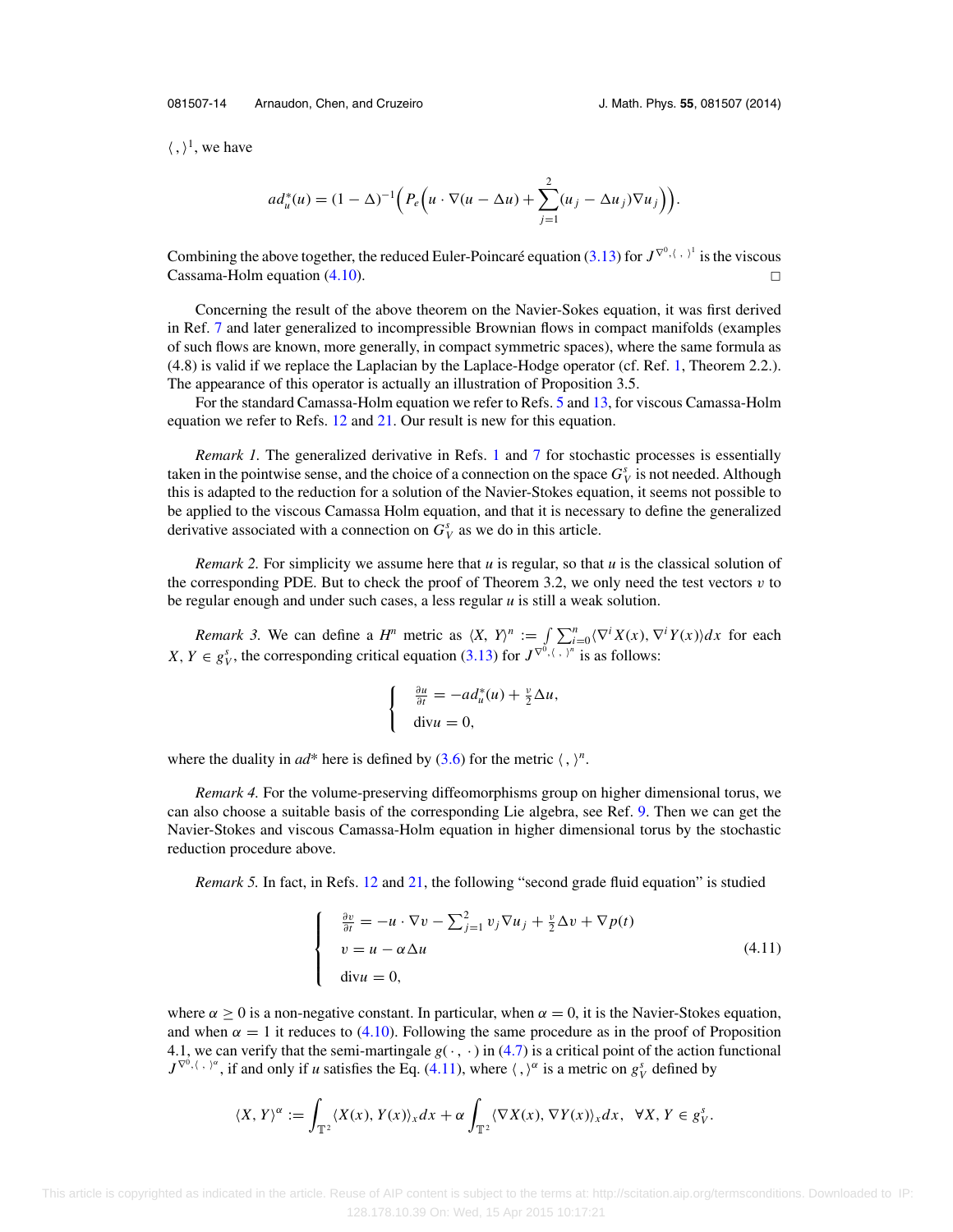<span id="page-15-0"></span>081507-15 Arnaudon, Chen, and Cruzeiro J. Math. Phys. **55**, 081507 (2014)

#### **C. Navier-Stokes equation on a bounded domain**

Suppose *D* is a smooth bounded open domain on  $\mathbb{R}^2$ , and denote the boundary and the closure of *D* by  $\partial D$  and  $\bar{D}$ , respectively. As in Ref. [11,](#page-16-0) let

 $G_V^s(D) := \{g : \overline{D} \to \overline{D} \text{ is a volume preserving map, } g(x) \in \partial D \text{ for every } x \in \partial D, g, g^{-1} \in H^s \}.$ 

If  $s > 2$ , then  $G_V^{s,D}$  is a  $C^{\infty}$  topological group with the composition operation defined as the composition of maps from  $\bar{D}$  to  $\bar{D}$ . In particular, for  $G_V^{s,0}(D) := \{g \in G_V^s(D) : g(x) = x \text{ for every } x \in \partial D\},\$ then the "Lie algebra" for  $G_V^{s,0}(D)$  is as follows:

$$
g_V^{s,0}(D) := T_e G_V^{s,0}(D)
$$
  
= { $X \in H^s(\overline{D}; T\overline{D}), \pi(X) = e, \text{ div } X = 0, X(x) = 0 \text{ for every } x \in \partial D$  }.

One can consider other subgroups of  $G_V^s(D)$  with specified boundary conditions and the "Lie algebras" of such subgroups will be the vector fields on *D* with adequate boundary conditions.

By the same procedure, we can also consider the SDE on  $G_V^{s,0}(D)$  as follows:

$$
dg(t,\theta)=\sum_i H_i(g(t,\theta))\circ dW_t^i+u(t,g(t,\theta))dt,\ \ g(0,\theta)=\theta,\theta\in\bar{D},
$$

where we assume that  $H_i$ ,  $u(t) \in g_V^{s,0}(D)$  are regular enough.

 $\mathbf{I}$  $\int$ 

 $\overline{\mathsf{I}}$ 

In the deterministic case, i.e., when  $H<sub>i</sub> = 0$ , such framework is adopted in Ref. [11](#page-16-0) to study the geodesic spray on  $G_V^{s,0}(D)$  as a characterization of the Euler equation on *D* with specific boundary condition. But for the stochastic case, different from the case for volume preserving maps on torus introduced in Sec. [IV B,](#page-10-0) it seems not possible to find suitable sequences of vector fields  $H_i \in g_V^{s,0}(D)$ which ensure that the generator of the above SDE is the Laplacian operator, due to the restriction on the boundary value.

So here we need to adopt an alternative way to formulate the stochastic reduction for the Navier-Stokes equation on *D*. By Corollary 3.2 in Ref. [15,](#page-17-0) given  $u \in C^1([0, T]; g_V^{s,0}(D))$ , for every *t*, there exists an extension  $\bar{u}(t) \in H^s(\mathbb{R}^2)$  of  $u(t)$  such that  $u(t, x) = \bar{u}(t, x)$  for every  $x \in D$ , div $\bar{u}(t) = 0$ , and *u*<sub> $i$ </sub> has compact support in  $\mathbb{R}^2$ . Then for a fixed  $v > 0$ , taking  $H_1(x) = (\sqrt{v}, 0)$ ,  $H_2(x) = (0, \sqrt{v})$ ,  $\bar{u}(t)$  has compact support in  $\mathbb{R}^2$ . Then for a fixed  $v > 0$ , taking  $H_1(x) = (\sqrt{v}, 0)$ ,  $H_2(x) = (0, \sqrt{v$  $u = \bar{u}$  in SDE [\(4.4\)](#page-11-0), we consider

$$
dg(t,\theta) = \sum_{i=1}^{2} H_i(g(t,\theta)) \circ dW_t^i + \bar{u}(t,g(t,\theta))dt, \ \ g(0,\theta) = \theta, \theta \in \mathbb{R}^2.
$$
 (4.12)

Since, by the proof of Corollary 3.2 in Ref. [15,](#page-17-0) there exists a compact set  $K \subseteq \mathbb{R}^2$ , such that supp  $\bar{u}(t) \subseteq K$  for every  $t \in [0, T]$ , we can view  $\bar{u}(t)$  as a vector field on a torus (not necessarily with periodicity 1), and SDE (4.12) can also be viewed as a SDE on the space of diffeomorphisms on such torus. Hence, taking  $s$  sufficiently big to ensure the needed regularity for  $\bar{u}(t)$ , and for every  $v \in C^1([0, T]; g_V^s)$ , we can repeat the computation in Sec. [IV B](#page-10-0) and define the perturbed stochastic Lagrangian paths  $g_{\varepsilon,\nu}(t,\theta)$  as well as the generalized derivative  $\frac{D^{\nabla_0}g_{\varepsilon,\nu}}{dt}$ , where  $\nabla^0$  is the Levi-Civita connection on  $G_V^s$  with respect to the metric  $\langle , \rangle^0$  defined by [\(4.3\)](#page-10-0). Therefore, the action functional  $J^{\nabla^0, \langle , , \rangle^0}$  (defined by [\(3.1\)](#page-4-0)) is well defined for every  $g_{\varepsilon, v}(\cdot)$ .

*Proposition 4.2. The vector field*  $u \in C^1([0, T]; g^{s,0}_V(D))$  *is a solution of the Navier-Stokes equation on D*,

$$
\frac{\partial u(t,x)}{\partial t} = -u(t,x) \cdot \nabla u(t,x) + \frac{v}{2} \Delta u(t,x) + \nabla p(t,x), \ x \in D,
$$
  
\ndivu(t, x) = 0,  $x \in D$ ,  
\nu(t, x) = 0,  $x \in \partial D$  (4.13)

*if and only if for every*  $v \in C^1([0, T]; C_0^{\infty}(D))$  *satisfying* div $v = 0$  *and*  $v(0) = v(T) = 0$ *, we have* 

$$
\left. \frac{dJ^{\nabla^0,(\cdot,\cdot)^0}(g_{\varepsilon,\bar{\nu}}(.))}{d\varepsilon} \right|_{\varepsilon=0} = 0,\tag{4.14}
$$

 This article is copyrighted as indicated in the article. Reuse of AIP content is subject to the terms at: http://scitation.aip.org/termsconditions. Downloaded to IP: 128.178.10.39 On: Wed, 15 Apr 2015 10:17:21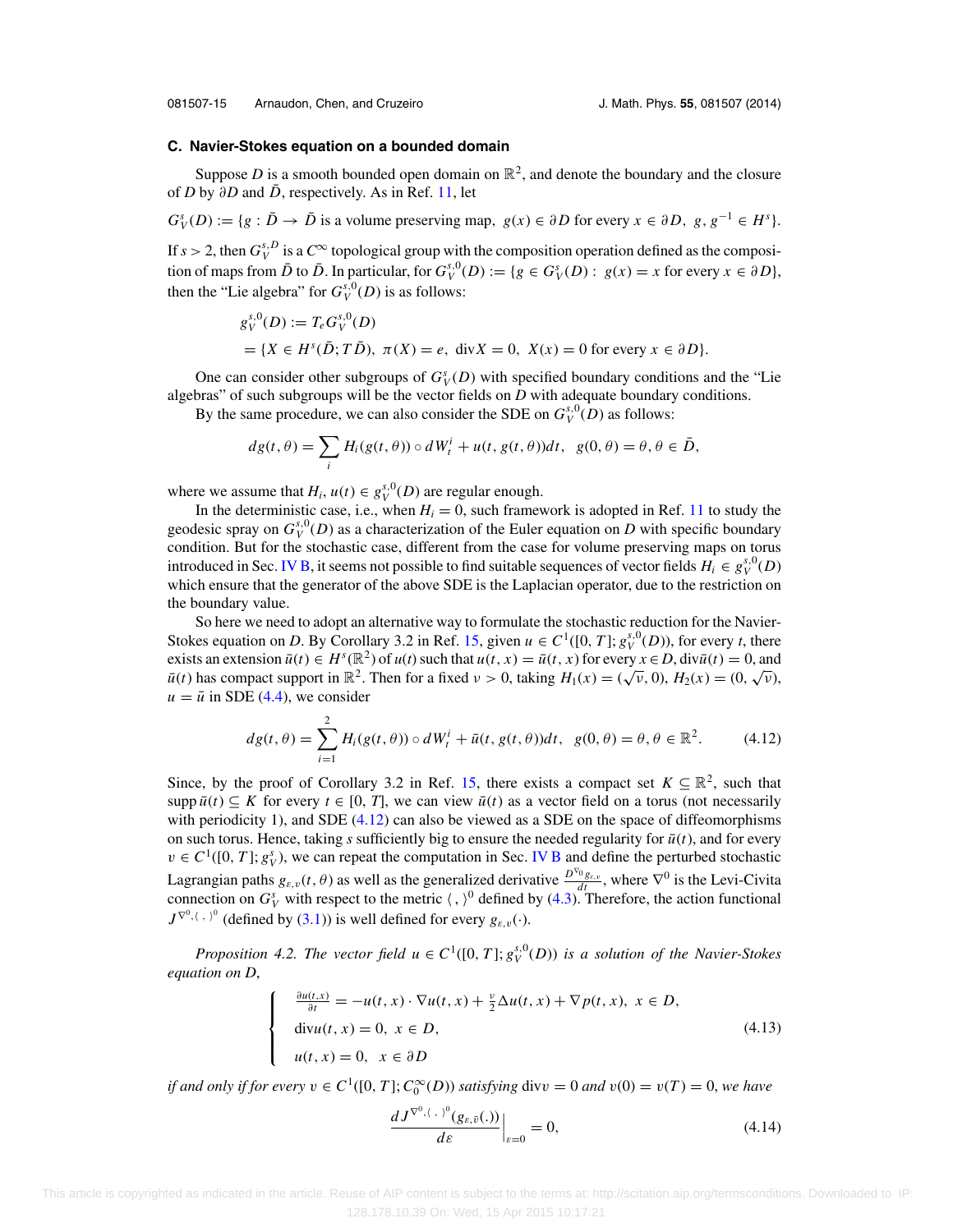<span id="page-16-0"></span>where  $C_0^\infty(D)$  denotes the set of smooth functions whose supports are compact sets contained in D, *and*  $\bar{v} \in C_0^{\infty}(\mathbb{R}^2)$  *is the extension of v such that*  $\bar{v}(x) = v(x)$  *for every*  $x \in D$  *and*  $\bar{v}(x) = 0$  *for every*  $x \notin D$ .

*Proof.* As in the computations in Theorem 3.2, and Sec. [IV B,](#page-10-0) for every  $v \in C^1([0, T]; C_0^{\infty}(D))$ with div $v = 0$ ,  $v(0) = v(T) = 0$  and any extension  $\bar{u}$  of *u* with compact support,

$$
\frac{dJ^{\nabla^{0},\langle \cdot,\cdot\rangle^{0}}(g_{\varepsilon,\bar{v}}(.))}{d\varepsilon}\Big|_{\varepsilon=0}
$$
\n
$$
=\int_{0}^{T}\int_{\mathbb{R}^{2}}\left\langle \bar{u}(t,x),\frac{\partial \bar{v}(t,x)}{\partial t}+[\bar{u}(t,x),\bar{v}(t,x)]+\sum_{i=1}^{2}\frac{1}{2}\nabla_{H_{i}}\nabla_{H_{i}}\bar{v}(t,x)\right\rangle dxdt
$$
\n
$$
=\int_{0}^{T}\int_{D}\left\langle -\frac{u(t,x)}{\partial t}-u(t,x)\cdot \nabla u(t,x)+\frac{\nu}{2}\Delta u(t,x),v(t,x)\right\rangle dxdt,
$$

where, in the last step, we use the integration by parts formula, the property that  $\bar{v} = 0$  for every  $x \notin$ *D*, and the boundary condition  $u(t, x) = 0$ ,  $v(t, x) = 0$  for every  $x \in \partial D$  and  $v(0) = v(T) = 0$ . Hence by Proposition 1.1, Sec. 1.4 in Ref. [20](#page-17-0) we know that *u* is a solution to [\(4.13\)](#page-15-0) if only if [\(4.14\)](#page-15-0) is true.

In particular, the result does not depend on the choice of extension of  $u$ .

*Remark 1.* Comparing with the case of the Navier-Stokes equation on torus (see, e.g., Proposition 4.1), the solution of the Navier-Stokes equation on a bounded domain with no-slip boundary condition is characterized as the drift of a semi-martingale which can be seen as a critical point under some perturbation. This perturbation is not exactly generated by the "Lie algebra"  $g_V^s$  (i.e.,  $g_V^{s,0}(D)$ ) for the action functional  $J^{\nabla^0, \langle , \rangle^0}$ .

*Remark* 2. If we consider the action functional  $J^{\nabla^0, \langle , \rangle^1}$  associated with the connection  $\nabla^0$  and inner product  $\langle , \rangle^1$ , with similar arguments to those in Propositions 4.1 and 4.2, we will obtain a characterization of the Camassa-Holm equation on a smooth bounded domain *D*.

#### **ACKNOWLEDGMENTS**

We thank the anonymous referee for his valuable comments on this paper.

We acknowledge the financial support of the project "Probabilistic approach to finite and infinite dimensional dynamical systems" PTDC/MAT/104173/2008 from the portuguese national science foundation FCT.

<sup>&</sup>lt;sup>1</sup> M. Arnaudon and A. B. Cruzeiro, "Lagrangian Navier-Stokes diffusions on manifolds: variational principle and stability," [Bull. Sci. Math.](http://dx.doi.org/10.1016/j.bulsci.2012.06.007) **136**(8), 857–881 (2012).

 $2$  V. I. Arnold, "Sur la géométrie différentielle des groupes de Lie de dimension infinie et ses applications à l'hydrodynamique des fluides parfaits," [Ann. Inst. Fourier](http://dx.doi.org/10.5802/aif.233) **16**, 319–361 (1966).

<sup>&</sup>lt;sup>3</sup> V. I. Arnold and B. Khesin, "Topological methods in hydrodynamics," Applied Mathematics, Series 125 (Springer, 1998).

<sup>&</sup>lt;sup>4</sup> J. M. Bismut, *Mécanique aléatoire*, Lecture Notes in Mathematics, Vol. 866 (Springer, 1981).

<sup>&</sup>lt;sup>5</sup>R. Camassa and D. D. Holm, "A completely integrable dispersive shallow water equation with peaked solutions," [Phys.](http://dx.doi.org/10.1103/PhysRevLett.71.1661) [Rev. Lett.](http://dx.doi.org/10.1103/PhysRevLett.71.1661) **71**, 1661–1664 (1993).

<sup>6</sup> K. L. Chung and J. C. Zambrini, *Introduction to Random Time and Quantum Randomness* (World Scientific, 2003).

<sup>7</sup> F. Cipriano and A. B. Cruzeiro, "Navier-Stokes equation and diffusions on the group of homeomorphisms of the torus," [Commun. Math. Phys.](http://dx.doi.org/10.1007/s00220-007-0306-3) **275**(1), 255–269 (2007).

<sup>8</sup> A. B. Cruzeiro, "Hydrodynamics, probability and the geometry of the diffeomorphisms group," *Seminar on Stochastic Analysis, Random Fields and Applications IV*, edited by R. C. Dalang, M. Dozzy, and F. Russo (Birkhauser, 2011), p. 63.

<sup>&</sup>lt;sup>9</sup> A. B. Cruzeiro and P. Malliavin, "Nonergodicity of Euler fluid dynamics on tori versus positivity of the Arnold-Ricci tensor," [J. Funct. Anal.](http://dx.doi.org/10.1016/j.jfa.2007.08.002) **254**(7), 1903–1925 (2008).

<sup>10</sup> M. Emery, *Stochastic Calculus in Manifolds*, Universitext (Springer, 1989).

<sup>11</sup> D. G. Ebin and J. E. Marsden, "Groups of diffeomorphisms and the motion of an incompressible fluid," [Ann. Math.](http://dx.doi.org/10.2307/1970699) **92**, 102–163 (1970).

<sup>&</sup>lt;sup>12</sup>C. Foias, D. D. Holm, and E. S. Titi, "The three-dimensional viscous Camassa-Holm equations and their relation to the Navier-Stokes equations and turbulence theory," [J. Dyn. Differ. Eqns.](http://dx.doi.org/10.1023/A:1012984210582) **14**, 1–35 (2002).